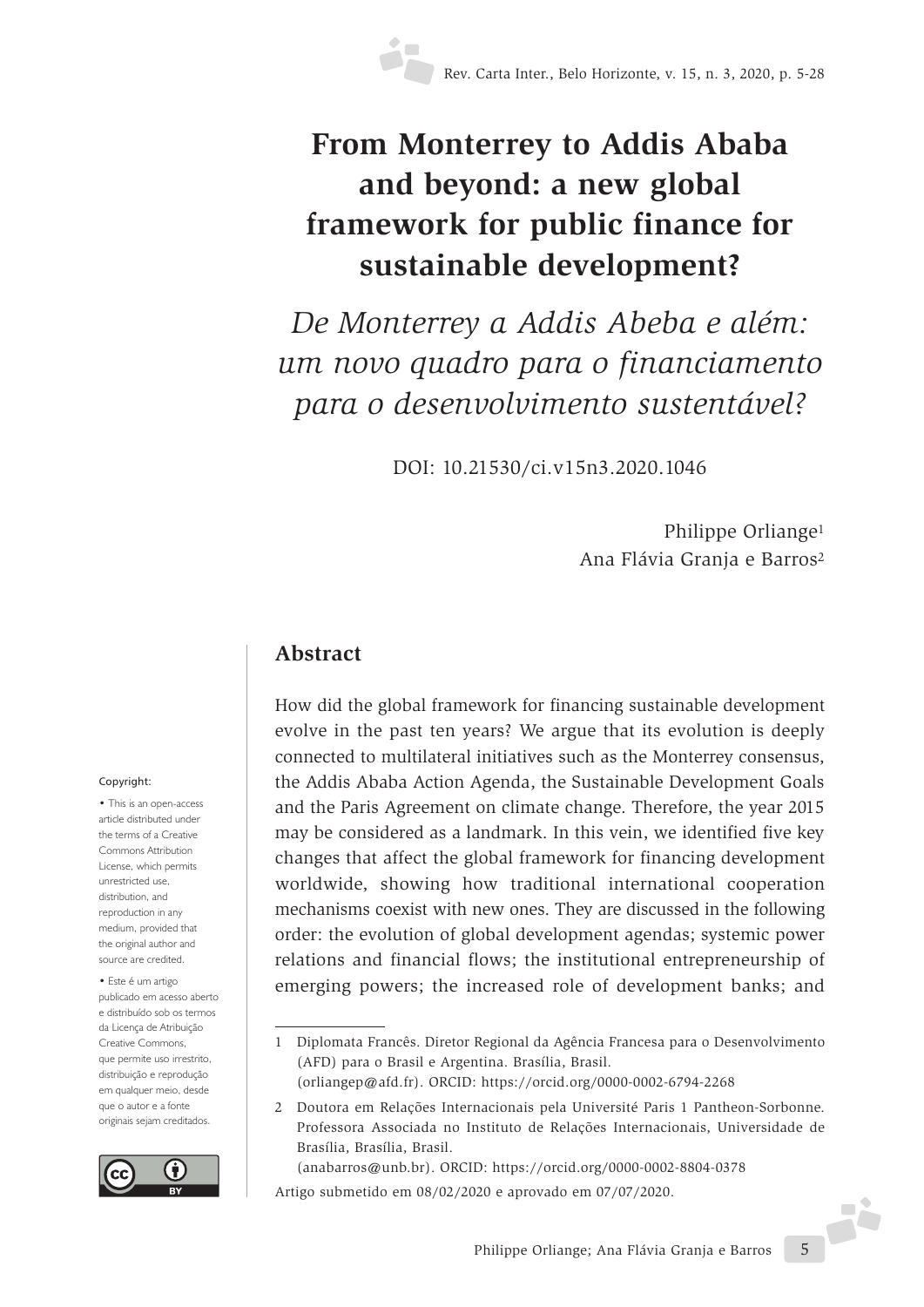from official development aid (ODA) to international public finance. Under the United Nations auspices or not, middle-income countries started to play a bigger role in financing mechanisms. Likewise, some national development banks became more important and started to act more closely under the International Development Finance Club (IDFC) auspices. Brazil, Colombia and South Africa are mentioned as cases for future research.

**Keywords**: Development Banks; Public Finance; Sustainable Development; Middle-Income Countries.

#### **Resumo**

O quadro global de financiamento do desenvolvimento sustentável é profundamente conectado por iniciativas multilaterais como as do Consenso de Monterrey, a Agenda de Ação de Addis Abeba, os Objetivos de Desenvolvimento Sustentável e o Acordo de Paris sobre mudança do clima. Assim, o ano de 2015 pode ser considerado como um referencial no tema. Neste sentido, o texto identifica cinco grandes mudanças que afetam o quadro global para o financiamento do desenvolvimento mundo afora, demonstrando como mecanismos tradicionais de cooperação internacional coexistem com mecanismos novos. Eles são discutidos na seguinte ordem: a evolução das agendas globais de desenvolvimento; relações sistêmicas de poder e fluxos financeiros; *entrepreneurship* institucional das potências emergentes e o papel crescente de bancos de desenvolvimento; e a evolução da assistência oficial ao desenvolvimento para os financiamentos internacionais públicos. Sob a égide das Nações Unidas ou não, países de renda média aumentaram o seu papel nos mecanismos de financiamento global. Além disso, bancos de desenvolvimento de países como Brasil, Colômbia e África do Sul tornaram-se mais relevantes e mais próximos atuando no âmbito do Clube Internacional de Financiadores do Desenvolvimento (IDFC).

**Palavras-chave**: Bancos de Desenvolvimento; Finanças Públicas; Desenvolvimento Sustentável; Países de Renda Média.

# **Introduction**

Since the 2002 Monterrey meeting, the global development agenda was profoundly reshaped. There were significant changes in the global agendas (Kannie and Biermann 2017; Biscop 2019; Khanna 2019) which are discussed below. Furthermore, the COVID-19 has brought new issues to the global development agenda, that calls for in depth research in the near future. From an institutional viewpoint, these changes were marked by international institutional bypasses

ó7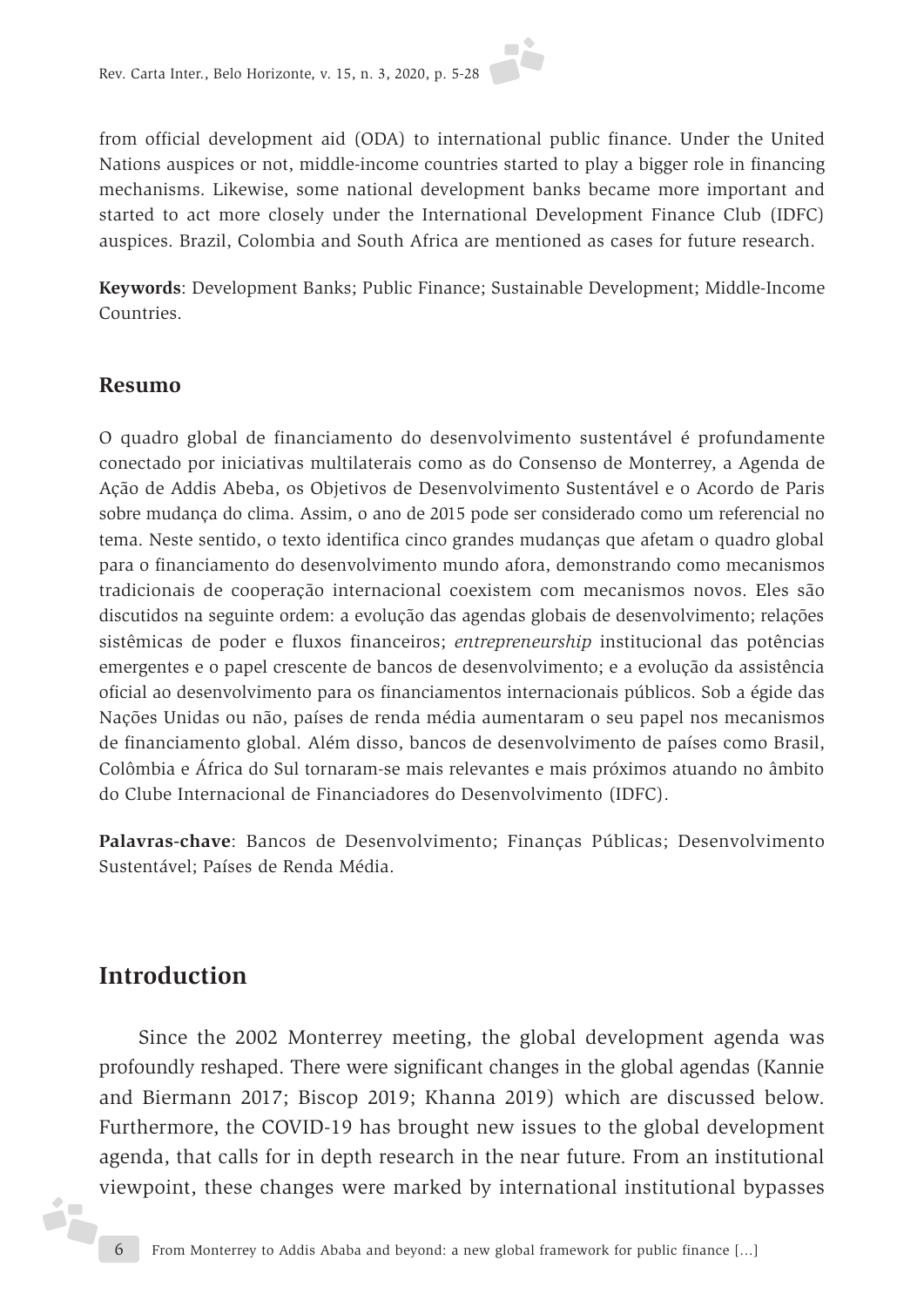(Prado and Trebilcock 2019), that is, "a bypass offers an alternative to the dominant institution. This means that public and private institutions can be operating side by side without one being a bypass of the other" (Prado, 2019). Moreover, the same concept may be useful for assessing BRICS countries' agenda (Stuenkel 2019) and the global framework for public finance for sustainable development (FSDR 2019; Chimhowu et al 2019).

In this scenario, middle-income countries (MIC) (Saad Filho 2004; Gu et al 2016) and development banks may be considered increasingly important actors (Ferraz et al 2013; Ferraz and Countinho 2019; Orliange 2020). However, initiatives for reaching the Sustainable Development Goals (SDGs) within the UN 2030 Agenda and the Objectives of the Paris Agreement on climate change are still underfunded, from public and private, domestic and international perspectives (Kannie and Biermann 2017; Lee 2019; FSDR 2019; Chimhowu et al 2019; Guterrez 2019; Soares and Inoue 2020). In addition, each source of financing brings impacts to the others, and international public finance encompasses much more than official development assistance (ODA) (FSDR 2019). Providing ODA was and still is the mission of aid agencies. Providing public finance, making up for market failures, taking risks others will not take, is the mission of development banks (DB). However, domestic or regional development banks are not new actors (Ferraz et al 2013; Orliange 2020). Many of them have been operating for decades (and some even for centuries), but the new global framework for public finance for sustainable development referred to above gives them an increased relevance (Ferraz and Countinho 2019; Orliange 2020). In other words, there were tectonic changes in the framework of development financing in the past ten years.

Philippe Orliange; Ana Flávia Granja e Barros 7 This article aims at assessing agendas and institutions in order to answer the following question: how did the global framework for public financing for sustainable development evolve? Recently, the development agenda evolved from the 2000 United Nations Millennium Development Goals (MDGs) to the 2015 Sustainable Development Goals (SDGs). Naturally, both of them are connected to the Action21 adopted in Rio in 1992, as well as to the Organisation for Economic Co-operation and Development (OECD) and United Nations (UN) broader debates. Taking the 2030 agenda (SDGs) as the starting point of this analysis, we discuss five key changes in the framework for public finance for sustainable development. The first one concerns the evolution of development agendas since 1992, while the second one corresponds to the systemic power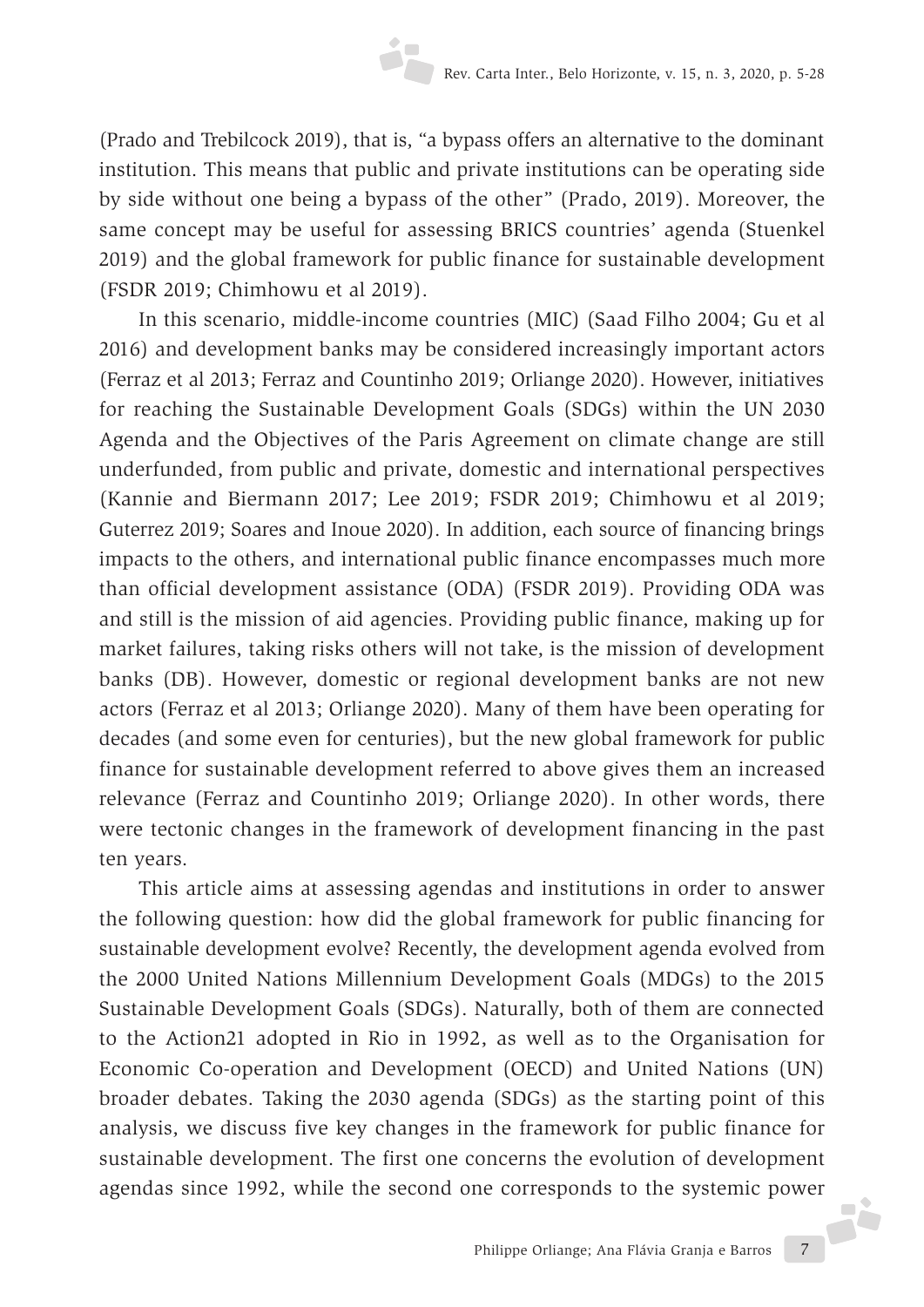diffusion to Asia. The third change is the institutional entrepreneurship of emerging powers, thus contributing to the increased role of development banks as a fourth trend. The fifth relates to the international public finance framework as a result of the other previous changes.

# **The evolution of global development agendas**

From Monterrey to Addis Ababa, the agendas evolved significantly in terms of the UN traditional cleavage between developing and developed countries. Emerging economies or middle-income countries (regardless of the debates about the categories) can no longer be defined as those receiving development finance. They have become providers of development finance in the recent past. In other terms, China and India, despite not having a high human development index (HDI) have a demonstrated capacity to provide development finance. Brazil had also been in that position in the 2010s, even though its capacity has been severely reduced in recent years.

After the adoption of the 2000 Millennium Development Goals by the UN General Assembly (UNGA), the Monterrey 1<sup>st</sup> international conference on financing for development took place in March 2002. At that meeting, the international consensus on development was revisited. Inspired by a North-South viewpoint, the Monterrey declaration stated in its first paragraph that the aim was "to address the challenges of financing for development around the world, particularly in developing countries. Our goal is to eradicate poverty, achieve sustained economic growth and promote sustainable development as we advance to a fully inclusive and equitable global economic system".

The Monterrey consensus, in paragraph 4, reaffirmed the central character of the traditional North-South paradigm: "Achieving the internationally agreed development goals, including those contained in the Millennium Declaration, demands a new partnership between developed and developing countries". It was therefore logical in this context to stress that: "Official development assistance (ODA) plays an essential role as a complement to other sources of financing for development, especially in those countries with the least capacity to attract private direct investment" (paragraph 39).

This consensus also mentioned on several occasions the case of "countries in transition", a by-word referring to countries of the former Soviet bloc that were

i7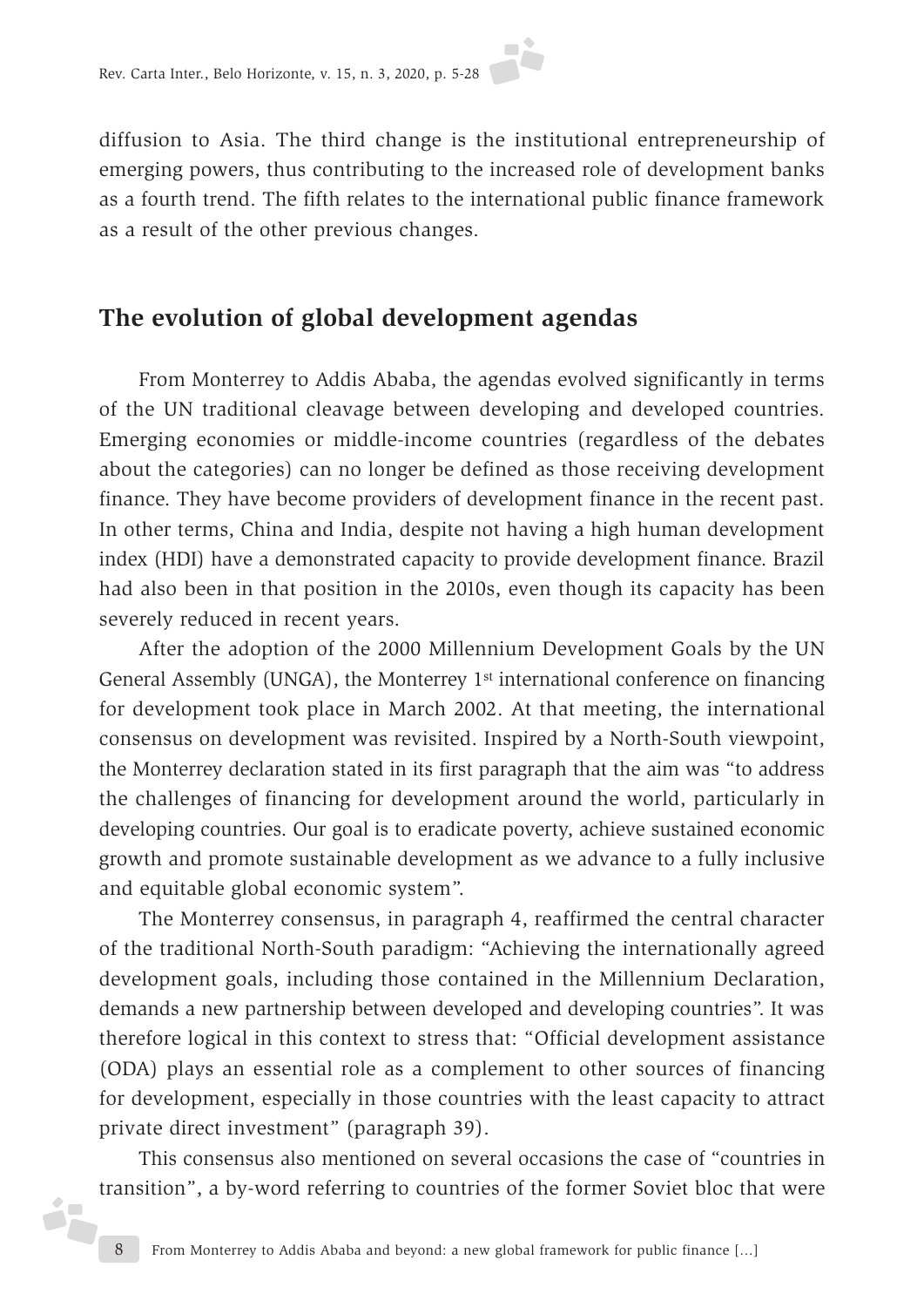undergoing transition from centrally planned economies to market economy, in the decade following the fall of the Berlin wall.3Although the Monterrey consensus also stressed the particular case of least developed countries, of landlocked developing countries and small island developing states, it did not challenge the notion that the partnership to be approved was between "developed" and "developing" countries.

In this context, the year 2015 is a turning point in multilateral negotiations related to sustainable development under the United Nations auspices, when three fundamental conferences took place. However different<sup>4</sup>, they have contributed to changing the global framework for public finance worldwide. In July, the Addis Ababa Action Agenda (AAAA) agreed upon financing for development. In September, the General Assembly of the United Nations adopted the Agenda 2030 on Sustainable Development Goals (SDGs), in New York. In December, the Paris Agreement was adopted by the 21st conference of the parties (COP 21) to the United Nations Framework Convention on Climate Change (UNFCCC).

These three multilateral initiatives brought about a different perspective from the cleavage between developed and developing countries, but it does not mean that the cleavage simply disappeared. It is still present in the Paris agreement (article 2) but balanced with the principle crafted in Rio in 1992 of "common but differentiated responsibilities and respective capabilities, in the light of different national circumstances". The agreement has also recognized the needs of least developed countries (LDC) and small island developing states (SIDS) (Paris agreement, article 4, para 6). Agenda 2030 stresses the case for "the poorest and most vulnerable countries".5 The AAAA also refers to the special needs of LDC, small islands developing states and, on several occasions, to African states (AAAA, paragraph 8).

<sup>3</sup> The complexity stemming from different development challenges around the world was somehow updated. See, for instance, Monterrey Consensus, paragraph 20 "A central challenge, therefore, is to create the necessary domestic and international conditions to facilitate direct investment flows, conducive to achieving national development priorities, to developing countries, particularly Africa, least developed countries, small island developing States, and landlocked developing countries, and also to countries with economies in transition".

<sup>4</sup> The three conferences had their own negotiating tracks but their respective outcomes, in spite of different legal status, are remarkably convergent and consistent. They are part of the same systemic efforts in our view.

Philippe Orliange; Ana Flávia Granja e Barros 9 5 In the Preamble of the UNGA resolution it was stated in the following manner: "We are determined to mobilize the means required to implement this Agenda through a revitalized Global Partnership for Sustainable Development, based on a spirit of strengthened global solidarity, focused in particular on the needs of the poorest and most vulnerable and with the participation of all countries, all stakeholders and all people".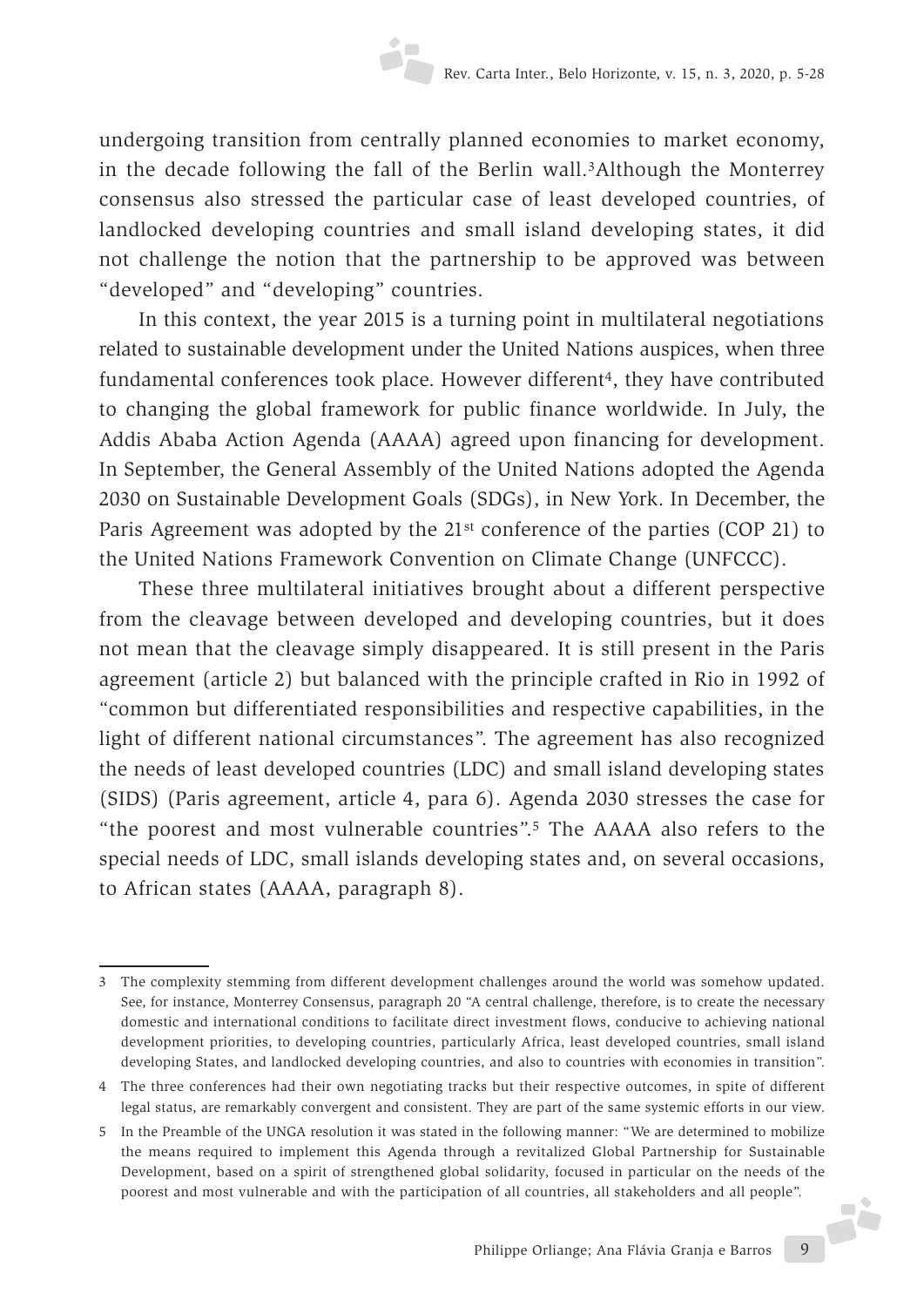The AAAA offers a broader picture when it comes to international financing. "International public finance plays an important role in complementing the efforts of countries to mobilize public resources domestically, in particular in the poorest and most vulnerable countries with limited domestic resources. Our ambitious agenda puts significant demands on public budgets and capacities, which requires scaled-up and more effective international support, including both concessional and non-concessional financing" (AAAA, paragraph 50). Therefore, it referred to establishing an "enhanced and revitalized partnership for sustainable development" (AAAA, paragraph 10). Besides, it stated that "This global partnership should reflect the fact that the post-2015 development agenda, including the sustainable development goals, is global in nature and universally applicable to all countries while taking into account different national realities, capacities, needs and levels of development and respecting national policies and priorities" (AAAA, paragraph 10).

The global nature of the AAAA echoes the Sustainable Development Goals themselves: "The 17 Sustainable Development Goals and 169 targets which we are announcing today demonstrate the scale and ambition of this new universal Agenda (…). They are integrated and indivisible and balance the three dimensions of sustainable development: the economic, social and environmental" (Preamble of Resolution adopted by the General Assembly on 25 September 2015). It is equally consistent with the goals and objectives of the Paris agreement that acknowledges that "climate change is a common concern of humankind" (Preamble of the Paris agreement). It also stresses that the Agreement aims "to strengthen the global response to the threat of climate change, in the context of sustainable development and efforts to eradicate poverty…". (Article 2 of the 2015 Paris Agreement). In sum, the need to strengthen the global development initiatives and the financial safety net still is a key challenge for humankind, notably after the COVID-19 crisis.

#### **Systemic power relations and financial flows**

i7

After the failure of the Washington consensus (Bresser Pereira 2011), there are at least three systemic megatrends in international relations: the decline of the US leadership, the power shift to Asia, and the growing role of the private sector (Allison 2018; Khanna 2019; Biscop 2019). As a result, the rich traditional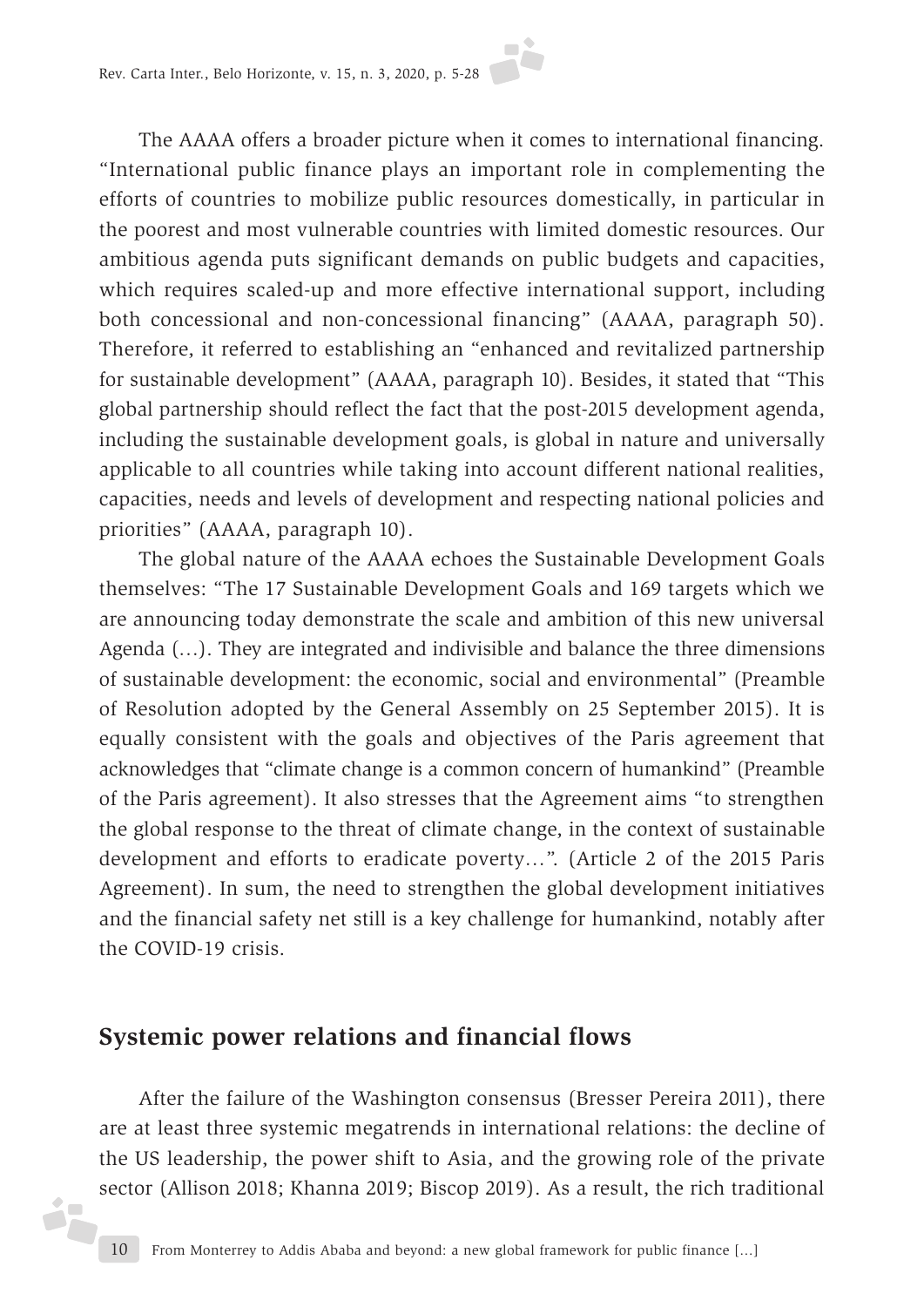providers for official development assistance had to cope with numerous middleincome countries' increasing interests (Inoue and Vaz 2012; Narlikar 2013; FSDR 2019) and bigger development banks, including the International Development Finance Club (IDFC) discussed below.

Although non-traditional creditors became more relevant, the most important public actors are still development agencies, whose primary function is to provide official development assistance. Although ODA from OECD/Development Assistance Committee (DAC) countries stood at 146,6 billion USD in 2017, the flow is still traditionally North-South driven. Actually, there are at least three competing poles of financing for development: the United States, the Europeans<sup>6</sup> and China. However, other flows of international public finance are coming from the South, notably the middle-income countries. Hence, we assume financing flows follow the systemic changes in terms of power relations. In other words, emerging economies play a more important role in financing for development (OECD 2019).

Combined with the crisis in the UN-led multilateral commitments<sup>7</sup>, the three megatrends above shaped the current global framework for public finance for sustainable development. Despite the fact that the role of the private sector is growing, as blended financing strategies show (Voituriez et al 2017; Soares and Inoue 2020), this article focuses exclusively on public financing.

# **The institutional entrepreneurship of emerging powers**

Emerging powers are economic powers seeking for more recognition in multilateral arenas (Narlikar 2013). Because they still have to face serious social challenges, they are still middle-income countries (Morin and Orsini 2020). Nowadays, the majority of the "developing world" is middle-income countries, that is, 94 out of 130 countries. They are aid receivers but also providers of international public finance (Inoue and Vaz 2012; Baumann 2017; Farias 2018; FSDR2019; Chimhowu et al 2019), operating through cooperation agencies and

<sup>6</sup> Some European countries have important development agencies, eight of them joined the IDFC (retrieved from idsc.org/members) and twenty-three joined the Asian Infrastructure Investment Bank (retrieved from https://www.aiib.org/en/about-aiib/governance/members-of-bank/index.html). June 06, 2020.

Philippe Orliange; Ana Flávia Granja e Barros 11 7 Multilateralism crises under the UN auspices are not a recent trend. Reports from Secretary-Generals since Kofi Annan, for instance, mention some traces of crises in different issues. See the Guterrez 2019 Report for an update. In May 2020, the World Health Organization became the epicenter of a new crisis as President Donald Trump decided to leave the organization.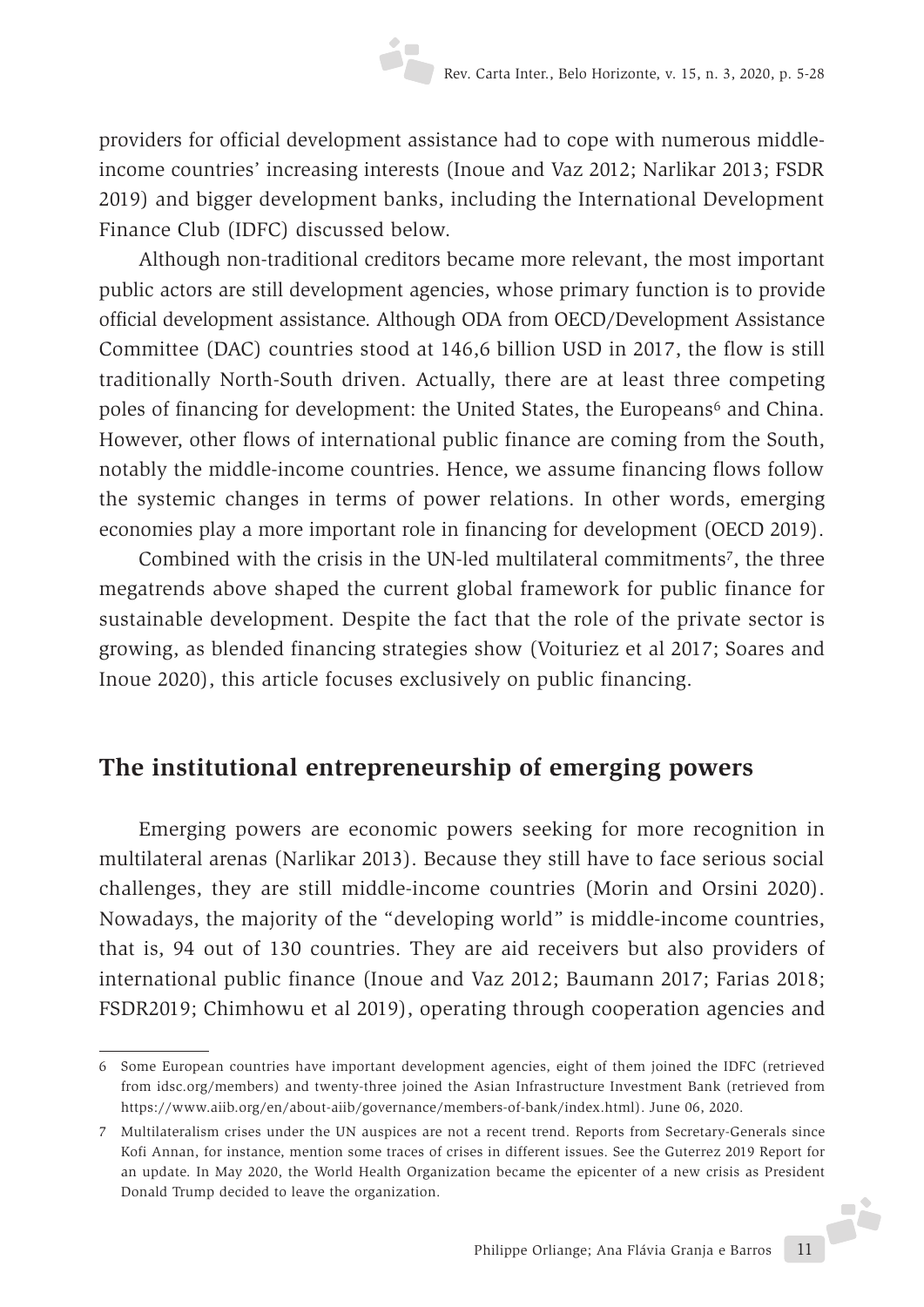development banks. Hence, the UN recent negotiations and agendas are also a result of their empowerment.

Agenda 2030 makes a short reference to MICs:

"Each country faces specific challenges in its pursuit of sustainable development. The most vulnerable countries and, in particular, African countries, least developed countries, landlocked developing countries and small island developing States, deserve special attention, as do countries in situations of conflict and post-conflict. There are also serious challenges within many middle-income countries" (Paragraph 27 of the SDG summit, New York, 25-27 September 2015). The 2030 Agenda, when referring to objectives and indicators, also recognizes the particular case of middle-income countries8.

Compared with the Monterrey Consensus, the newest feature in the AAAA9, is the explicit mention of middle-income countries' needs, which were not mentioned at all in the Monterrey text. References to the special needs of MICs were made on several occasions, such as: in general terms (paragraph 8); in the context of foreign direct investment (para. 46); as a group facing "significant challenges to achieve sustainable development" (para. 71 and 72). So, this explicit reference to MICs is quite new and signals a particular and growing concern of this particular group of countries.

The changes brought about by the new framework will be analyzed globally and also through the example of three middle income countries, whose track record in the area of international public finance is significant for a variety of reasons. Mainstream literature focuses primarily on China and India, but our analysis focuses on Brazil, South Africa and Colombia. They are receivers of official development assistance but also of other flows of development finance. Additionally, they play an important role in the framework, although 2021 may bring a new scenario.

ó,

<sup>8</sup> See in particular paragraph 48 "Indicators are being developed to assist this work. Quality, accessible, timely and reliable disaggregated data will be needed to help with the measurement of progress and to ensure that no one is left behind. Such data is key to decision-making. Data and information from existing reporting mechanisms should be used where possible. We agree to intensify our efforts to strengthen statistical capacities in developing countries, particularly African countries, least developed countries, landlocked developing countries, small island developing States and middle-income countries. We are committed to developing broader measures of progress to complement gross domestic product". Available at: <https://www.un.org/ ga/search/view\_doc.asp?symbol= $A/RES/70/1⟪=E>$ . Access on 10 Nov 2020.

<sup>9</sup> Also, the AAAA no longer mentions the case of « countries in transition ».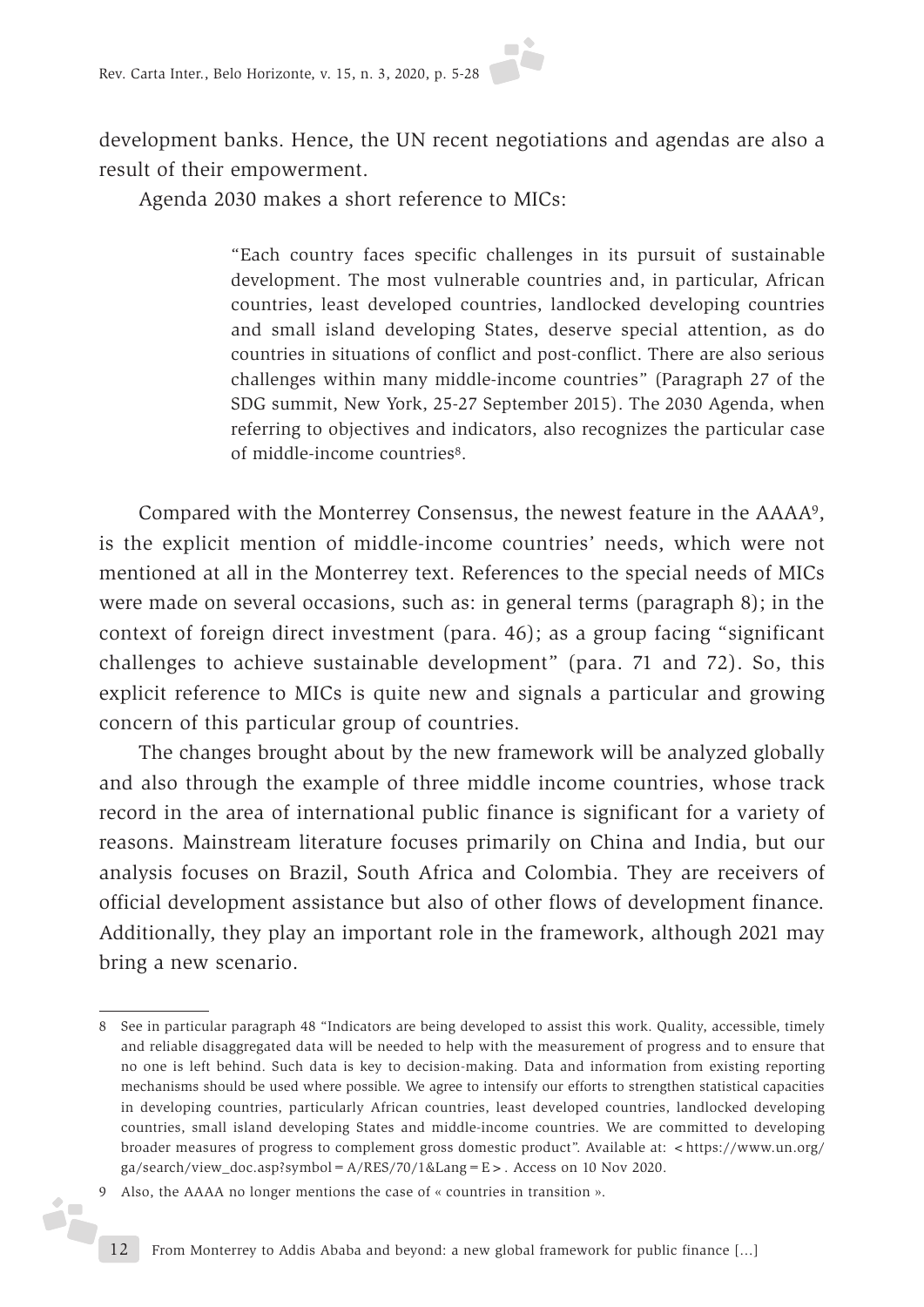Brazil and South Africa have been active in the field of development cooperation for quite some time (Chatuverdi et al. 2012; Inoue and Vaz, 2012). Colombia is a newcomer but it has played a very significant role in the elaboration and adoption of the SDGs. Also, it joined the OECD in 2020. Brazil and South Africa, as BRICS members participated in the creation of the New Development Bank (NDB) in 2014, headquartered in Shanghai, with branches in Johannesburg and São Paulo. While Colombia and Brazil have a cooperation agency, South Africa is still working towards the creation of its agency. The three countries have development banks – Banco Nacional de Desenvolvimento Econômico e Social (BNDES) for Brazil, Banco de Comercio Exterior de Colombia (Bancoldex), Development Bank of Southern Africa (DBSA).

Concisely, the complexity of institutional entrepreneurship of MICs is still largely unexplored. Most IR analysts put the debate in terms of integration or competition (Ikenberry, 2011; Prantl, 2014; Stuenkel 2019). However, there is a growing probability of more collaboration among them, within the International Development Finance Club (IDFC), for instance. The IDFC was established in 2010 with 23 development banks, out of which only three were from OECD/DAC countries (JICA from Japan, KFW from Germany, AFD from France). Others were from developing and emerging countries. The IDFC members represented in 2019 a total of asset worth 3 trillion USD and annual commitments of 405 billion, out of which green finance alone represents 98 billion (IDFC, 2019). In 2020, the IDFC has 26 members, 600 billion USD in commitments and the asset raised to 4 trillion dollars (IDFC, 2020)<sup>10</sup>.

# **The increased role of development banks**

The follow-up report to the AAAA, prepared by the United Nations Department for Economic and Social Affairs (UNDESA) analyzed the role of national development banks and pointed at their contribution to financing the transition to sustainable infrastructure (UN 2017,15-16). The International Development Finance Club also made the case for the increased role of development banks in the financing of Agenda 2030. The creation of the IDFC in 2010, at the initiative of CAF, BNDES and KFW's CEOs, aimed at helping "national and sub-regional

<sup>10</sup> There are 8 members from Europe, 4 from Africa, 6 from Asia and the Middle East and 8 from Central, South America and the Caribbean Region. Retrieved from: https://www.idfc.org/members/. Access on 5 Jun 2020.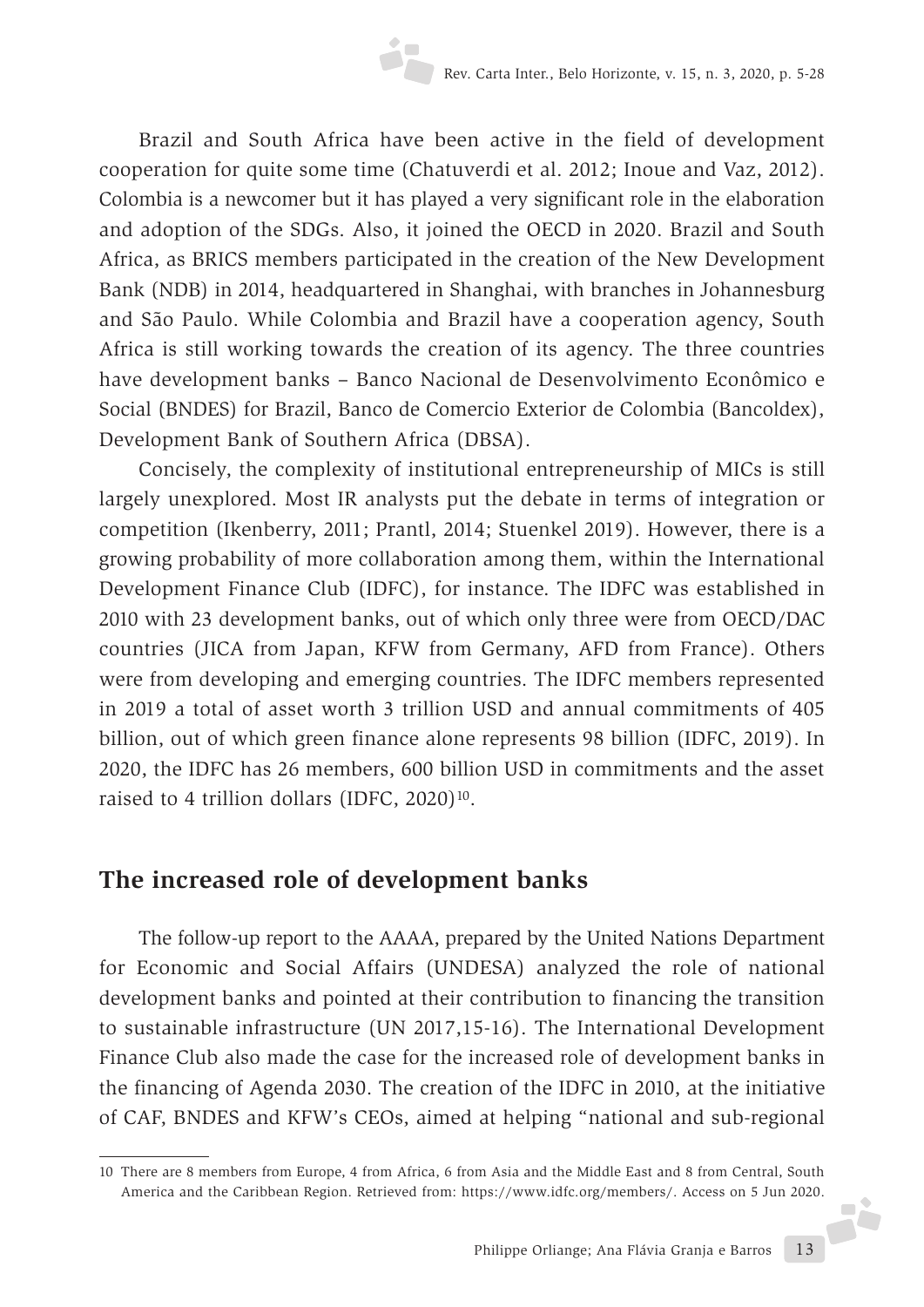development banks strengthen their voice in an environment dominated by multilateral financing institutions" (IDFC 2019). The objectives are described as follows: "Agenda setting by joining forces and networking on issues of similar interest, I dentifying and developing joint business opportunities, sharing knowhow and best practice experiences for mutual learning". Issues of common interest for the members are: "climate finance, infrastructure finance, social development, poverty reduction, green banking and innovation finance" (IDFC 2019). In 2020, the IDFC took action to help fight the COVID-19 pandemic<sup>11</sup>.

The membership of the IDFC illustrates the global and universal partnership mentioned in the AAAA and departs from the old North-South logic. Only three members were from "donor countries": KFW, AFD, JICA, and the majority is from middle-income countries, with an unprecedented representation of Latin America. Development banks are not "new actors" because many of them existed even before ODA was created. But the new international agenda for development financing is reshaping their role and they are shaping this new agenda in return.

With the increasing focus put on international public finance, the AAAA also stresses the role of development banks, a category of actors that was barely mentioned in the Monterrey Consensus. This is the case in paragraph 33 that "notes the role that well-functioning national and regional development bank can play in financing sustainable development, particularly in credit market segments in which commercial banks are not fully engaged and where large financing gaps exist (…)". The text also stresses the counter-cyclical role that such banks can play. These references are made in the section devoted to "domestic resources mobilization". Development banks are also referred to in the section dealing with international development cooperation, alongside multilateral development banks (AAAA, paragraph 70), or on their own AAAA, paragraph 75). Development banks, as diverse as they may be, provide long-term public finance for development.

### **From ODA to International public finance**

éF

Several factors explain the creation in the early 1960s of a body of policies, mechanisms and institutions aiming at defining international development cooperation and official development assistance (ODA). Development economics

<sup>11</sup> <https://www.idfc.org/idfc-response-to-covid-19-crisis/>. Access on 10 Nov 2020.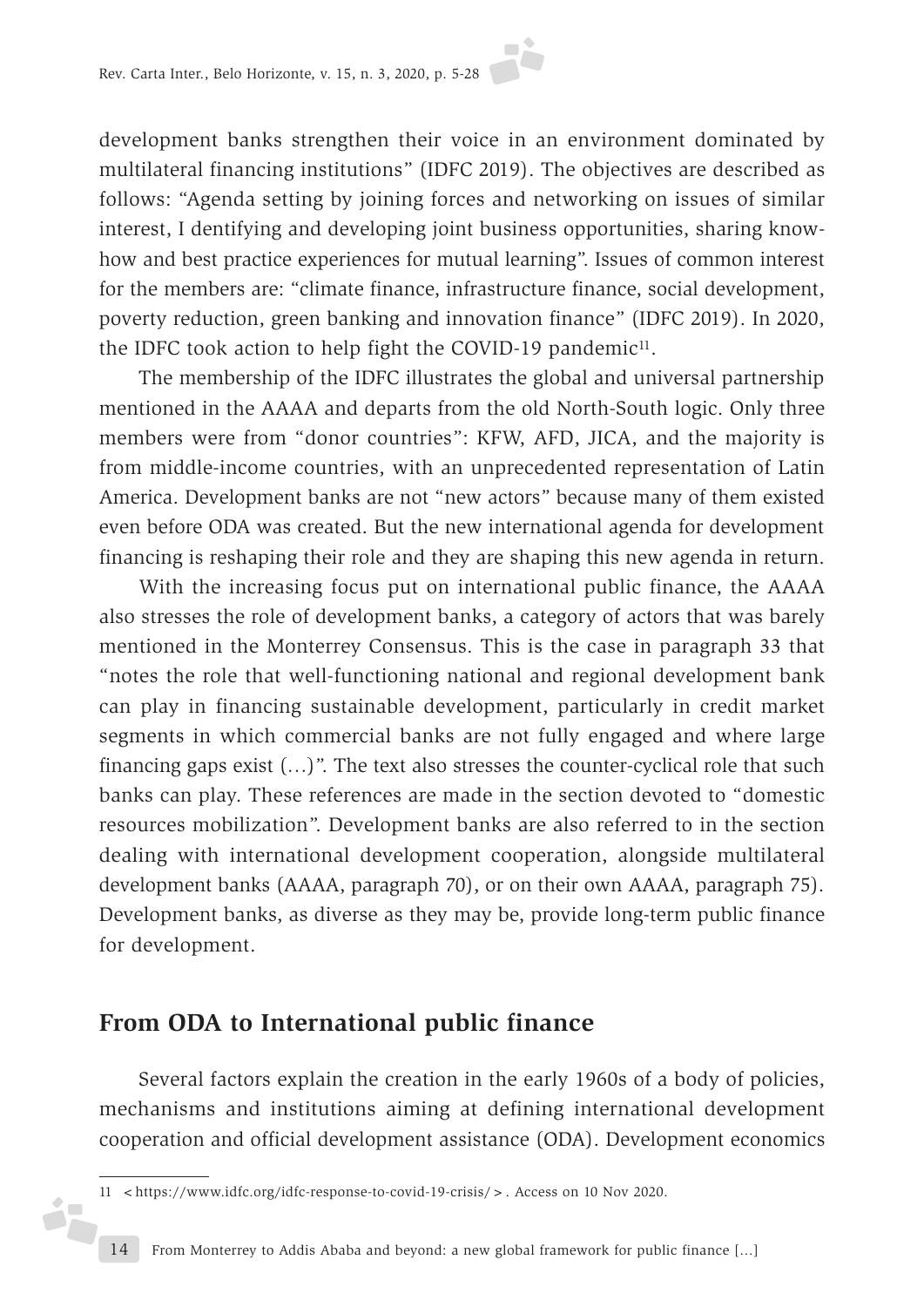argued that underdevelopment was the result of insufficient investment, which in itself is the consequence of insufficient domestic savings. Hence, the need to supply from outside was clear. Others argued on moral grounds that rich countries should not ignore the sufferings of poor ones and should therefore find ways to help them and their people. Of course, geopolitics was not absent from the debate concerning establishing ODA as a permanent feature of inter-state relations. Put bluntly, financial assistance soon appeared as a path for world powers to strengthen alliances (or create new ones).

In this context, Monterrey and Addis Ababa have both stressed the importance of mobilizing domestic resources when it comes to financing sustainable development. Monterrey was a landmark in this respect since prior to 2002 the issue of domestic resource mobilization did not receive the same level of attention it did on the first conference on financing for development. Nevertheless, as mentioned above, ODA came first in the list of tools aimed at supporting the global partnership at Monterrey. Thirteen years later, Addis Ababa Action Agenda started its section C on "International development cooperation" stressing the role of "international public finance". Likewise, Agenda 2030 also referred to international public finance as a complement to domestic public resources<sup>12</sup>. Chapter 3 of the Financing for Sustainable Development Report (FSDR, 2019) is thus entitled "International Development Cooperation".

All the above arguments made the case for transferring resources, closely in line with the Marshall Plan in postwar Europe. It is remarkable that the institution that was established to coordinate and follow the implementation of this Plan, the Organization for European Economic Cooperation, became the Organization for Economic Development and Cooperation (OECD). In its framework, the committee in charge of defining and monitoring the newly "official development assistance" was established. Therefore, the notion of ODA and how it was monitored had several implications from postwar experiences.

It was first necessary to agree on a common definition of ODA, so that it could be clearly distinguished from export-credits. The focus of the nascent ODA

Philippe Orliange; Ana Flávia Granja e Barros 15 12 Paragraph 43 states "We emphasize that international public finance plays an important role in complementing the efforts of countries to mobilize public resources domestically, especially in the poorest and most vulnerable countries with limited domestic resources. An important use of international public finance, including official development assistance (ODA), is to catalyze additional resource mobilization from other sources, public and private. ODA providers reaffirm their respective commitments, including the commitment by many developed countries to achieve the target of 0.7 per cent of gross national income for official development assistance (ODA/GNI) to developing countries and 0.15 per cent to 0.2 per cent of ODA/GNI to least developed countries".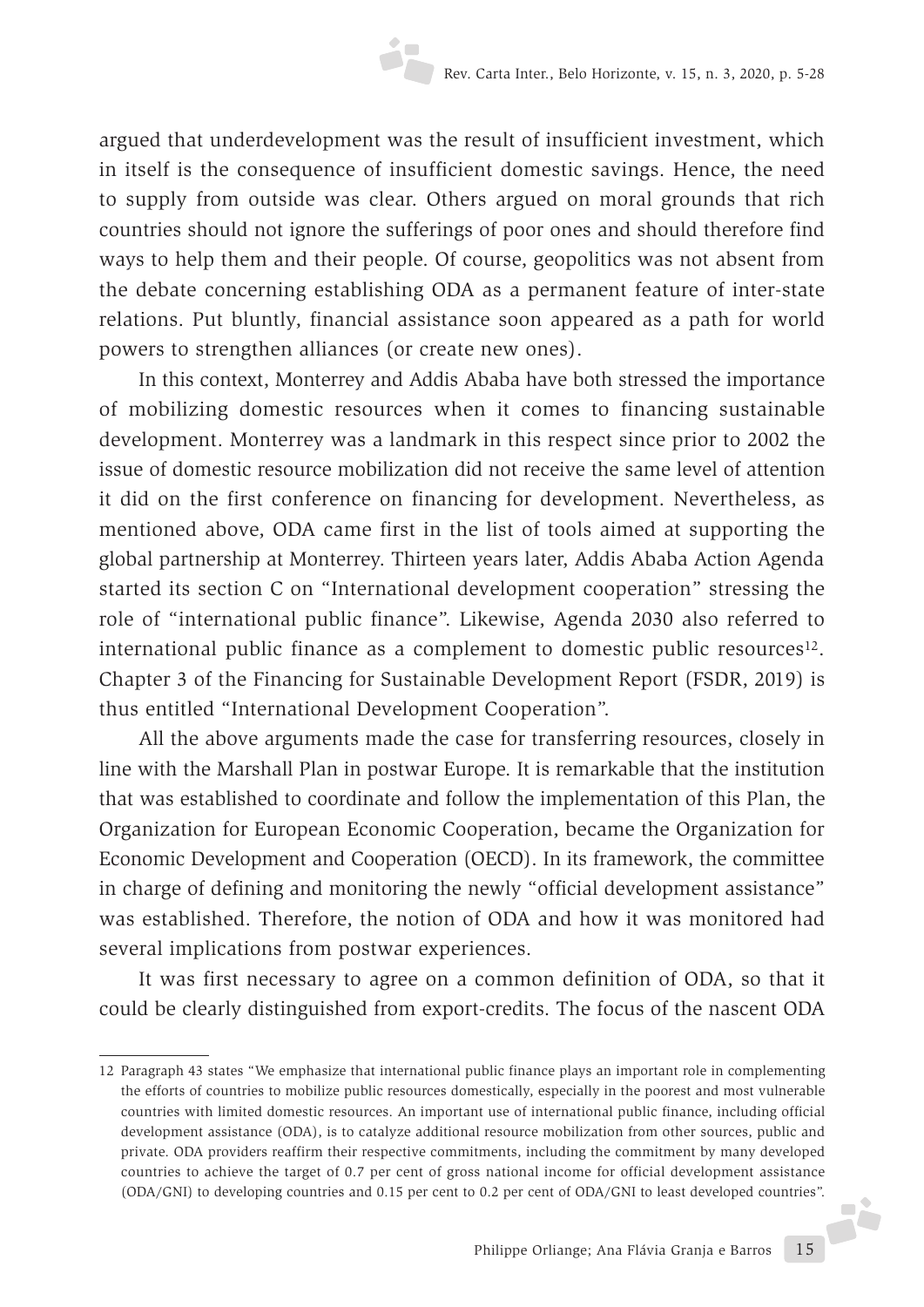was to stir growth and development that would eventually increase income. A target was set: 0,7%13 of rich countries GDP was due to be allocated to ODA under the UN framework. At this point it is worth noting that the 0,7% target is a rare case of a regionally defined concept receiving international recognition. There is no universal definition of ODA (it is an OECD concept which has been given recognition by the UN) but there is no universal support for the 0,7% target. Second, a consensus on which countries should be eligible to receive ODA was reached. The notion of a list of beneficiaries was based on a level of per capita income above which a country was no longer eligible to access ODA funds. The OECD was not the only institution to draw up lists of countries. The World Bank established a similar system. So did the United Nations with a list of "Least developed countries" (LDC), although LDC are not necessarily poor countries in per capita income terms. Third, the definition of modalities for reporting on aid flows was a task for donor countries.

The overall levels of ODA remained more or less stable (at relatively high levels) until the fall of the Berlin Wall, in 1989 (thus showing in retrospect that geopolitical motives had weighed more strongly in favor of ODA than what had been publicly acknowledged). Then, ODA started to decline until the adoption of the Millennium Development Goals (MDG) gave a new life to the twin agenda of combatting poverty and increasing ODA. The G7 countries had also made the case in favor of helping the poorest countries with the Highly Indebted Poor Countries (HIPC) initiative, launched by the World Bank and the International Monetary Fund, and supported by the 1999 G7 summit. Other factors such as the creation of the Department for International Development (DFID) in the United Kingdom gave centrality to the issue of poverty in the international agenda. The Monterrey Conference on Financing for Development further endorsed this renewed commitment. So, at the beginning of the 21st century, ODA as a way to support the poverty eradication agendas in developing countries was enjoying a much stronger support than had been the case since the late 1980s. Recently, ODA augmented, but it was concentrated in a few countries and related to humanitarian emergencies (FSDR, 2019:77).

Nevertheless, ODA is not the only source of public external finance that flows into developing and emerging countries. The Table 1 below shows the respective

ó,

<sup>13</sup> An estimate was made of the external resources needed in developing countries to make up for the lack of savings needed to finance investment levels needed to achieve the expected targeted growth. This amount was equivalent to 0,7%.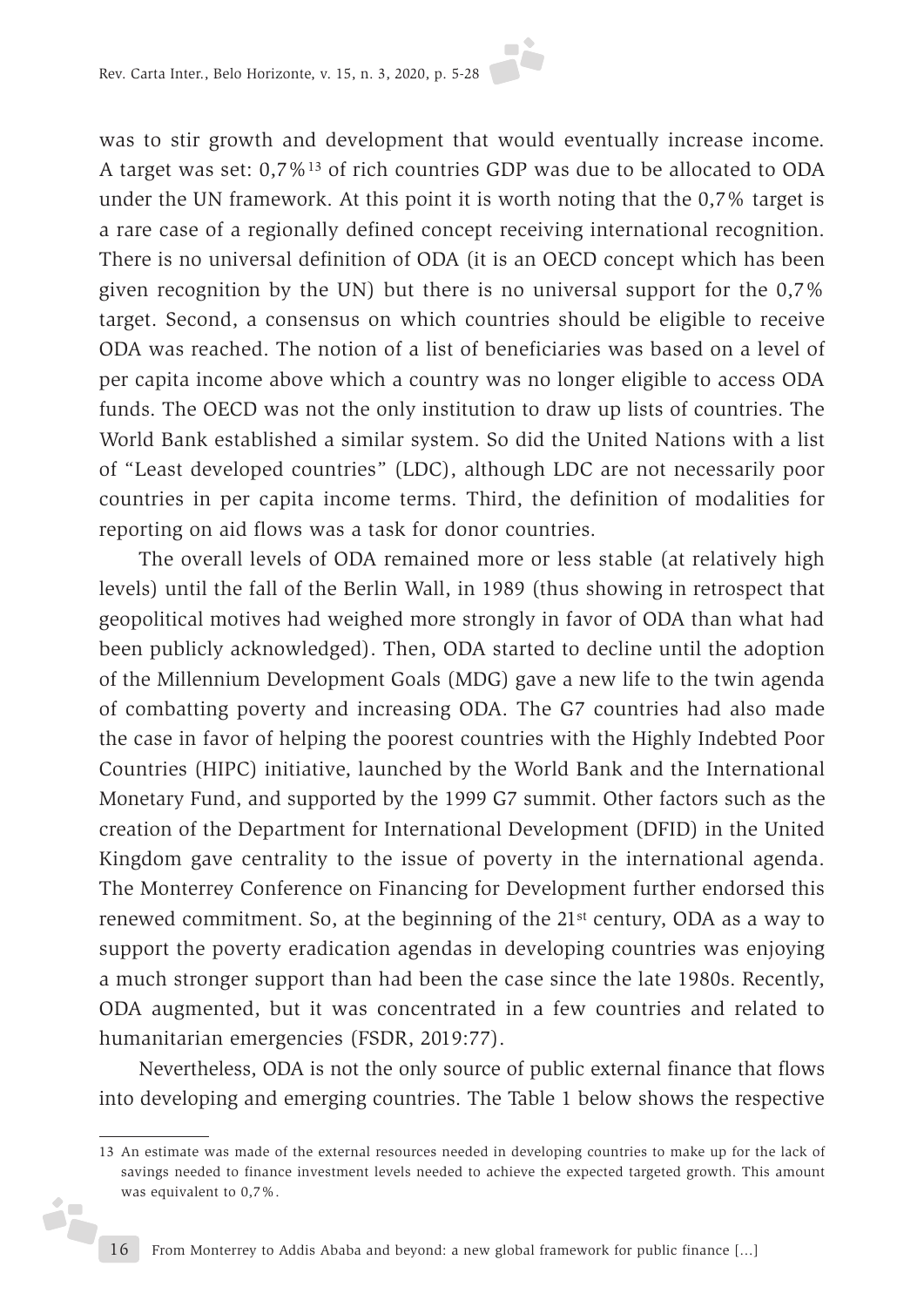size of different financial flows to and in developing countries, both domestic and international, public and private, and their allocation by income category.

| (USD Bn)     | <b>ODA</b><br>(gross)<br>2015 | <b>OOF</b><br>(gross)<br>2015 | <b>FDI</b><br>(Unctad)<br>2015 | <b>ODA/FDI</b> | <b>Fiscal</b><br><b>Ressources</b><br>$(WB/IMF) 2014***$ | ODA/fiscal<br>ressources |
|--------------|-------------------------------|-------------------------------|--------------------------------|----------------|----------------------------------------------------------|--------------------------|
| LICs/LDCs    | 51                            | 2                             | 37                             | 136%           | 105                                                      | 48%                      |
| LMICs        | 45                            | 29                            | 100                            | 45%            | 748                                                      | 6%                       |
| <b>UMICs</b> | 22                            | 34                            | 366                            | 6%             | 2301                                                     | $1\%$                    |
| <b>Total</b> | $118*$                        | $65*$                         | 508                            | 23%            | 3155                                                     | 4%                       |

**Table 1. International public finance, FDI and domestic resources**

\* The figure is lower than the total gross ODA or OOF since a portion of ODA and OOF cannot be allocated to specific countries or income categories

\*\* AFD figures based on OECD, WB and IMF data.

Source: AFD, OECD, WB and IMF data.

"Other official financial flows" (OOF), include public finance for development purposes but which are not on concessional terms as ODA is. The fact that there is no internationally agreed upon target for OOF, comparable to the 0,7% of GDP for ODA, explains why it is not as widely known as ODA is in the framework of international negotiations on development finance. The quality of the reporting is often lower than ODA reporting and may result in the underestimation of these flows. They include export credits, financing provided by public financial institutions in the forms of loans, either to public or private counterparts, on concessional terms, etc. Since 2017, exports credits that used to be included in OOF are accounted for separately.

Similar to ODA, OOF are public flows from developed countries to developing ones, but the notion of international public finance goes beyond that14. Section C of the AAAA mentions "South-South Cooperation" under the heading "international development cooperation". Is South-South Cooperation "international public finance"? This is not clearly stated in the document, which characterizes South-South Cooperation in terms of "shared experiences and objectives" rather than in terms of financial flows (AAAA, paragraphs 56 and 57).

The AAAA also refers to a possible new concept that comes close to a description of "international public finance", namely the "proposed total official support for sustainable development" (TOSSD) (AAAA, paragraphs 55). TOSSD is

Philippe Orliange; Ana Flávia Granja e Barros 17 14 For a more comprehensive analysis of the key concepts related to development financing, see Farias (2018).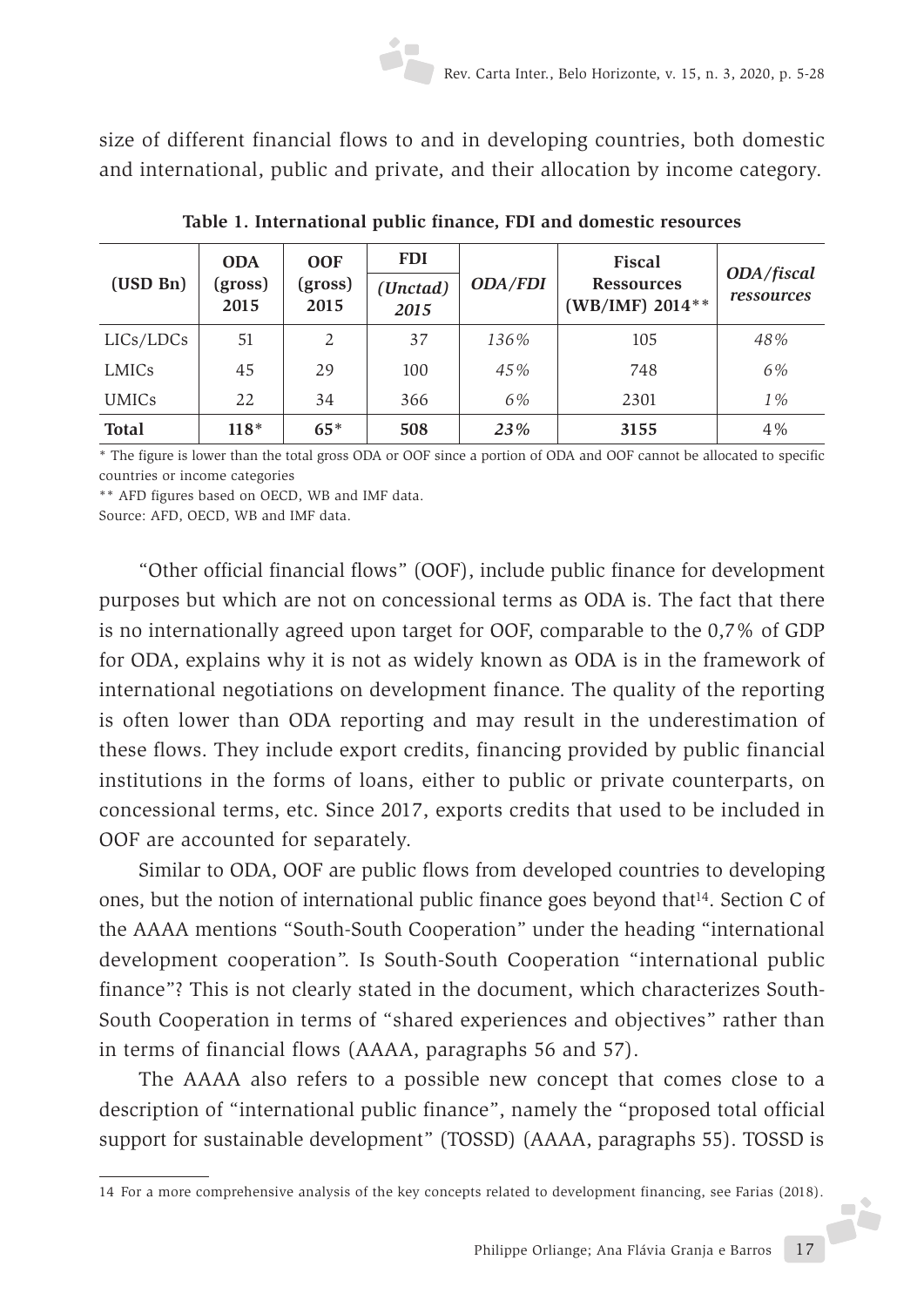an effort by the OECD to account for the financial flows that support sustainable development but which are not ODA, either because they do not match the financial standards of ODA or because they are provided by non-OECD member states. As Mr. Jorge Moreira, director for development cooperation of OECD put it recently; there is a need to "provide the first-ever global picture of finance for development from all donors. Initial estimates show that this could be upwards of USD 500-600 billion annually. This new standard will allow for transparency, accountability and comparability that will strengthen collective multilateral development finance and decision-making. At the same time, ODA will remain distinct in its policy standard-setting and its target-setting measurement of 0.7% ODA/GNI for foreign aid spending" (Moreira and Gornitzka 2018).

#### **Middle-income countries and the new development agenda**

Based on DAC methodology, among the 146 countries listed as ODA recipients, in 2016, 94 are middle income (lower and upper) and 52 are least developed countries (LDC) or Low Income, meaning that two thirds of the "developing world" are middle-income countries. It is of political significance the fact that the Addis Ababa Action Agenda and Agenda 2030 contain explicit references to middle-income countries, even though they do not constitute an established category, within the UN system, the way least developed countries do.

The relevance of the new development agenda and in particular the issue of financing for development (and climate) for middle income countries will be analyzed in general terms and through the examples of three countries: Brazil, South Africa and Colombia. From an "OECD/DAC" point of view, Brazil, South Africa and Colombia are recipient of overseas development assistance. Table 2 below shows how they were positioned in the recent past.

|                             | <b>South Africa</b> | <b>Brazil</b> | Colombia |
|-----------------------------|---------------------|---------------|----------|
| Total ODA                   | 1315                | 880           | 1167     |
| Of which OECD/DAC countries | 1098                | 755           | 1037     |

**Table 2. ODA received in 2016 (in million USD)**

Source: OECD StatExport 2017.

i7

Middle-income countries in general have actively participated in the elaboration of the process leading to the adoption of the SDGs. The role of Colombia in this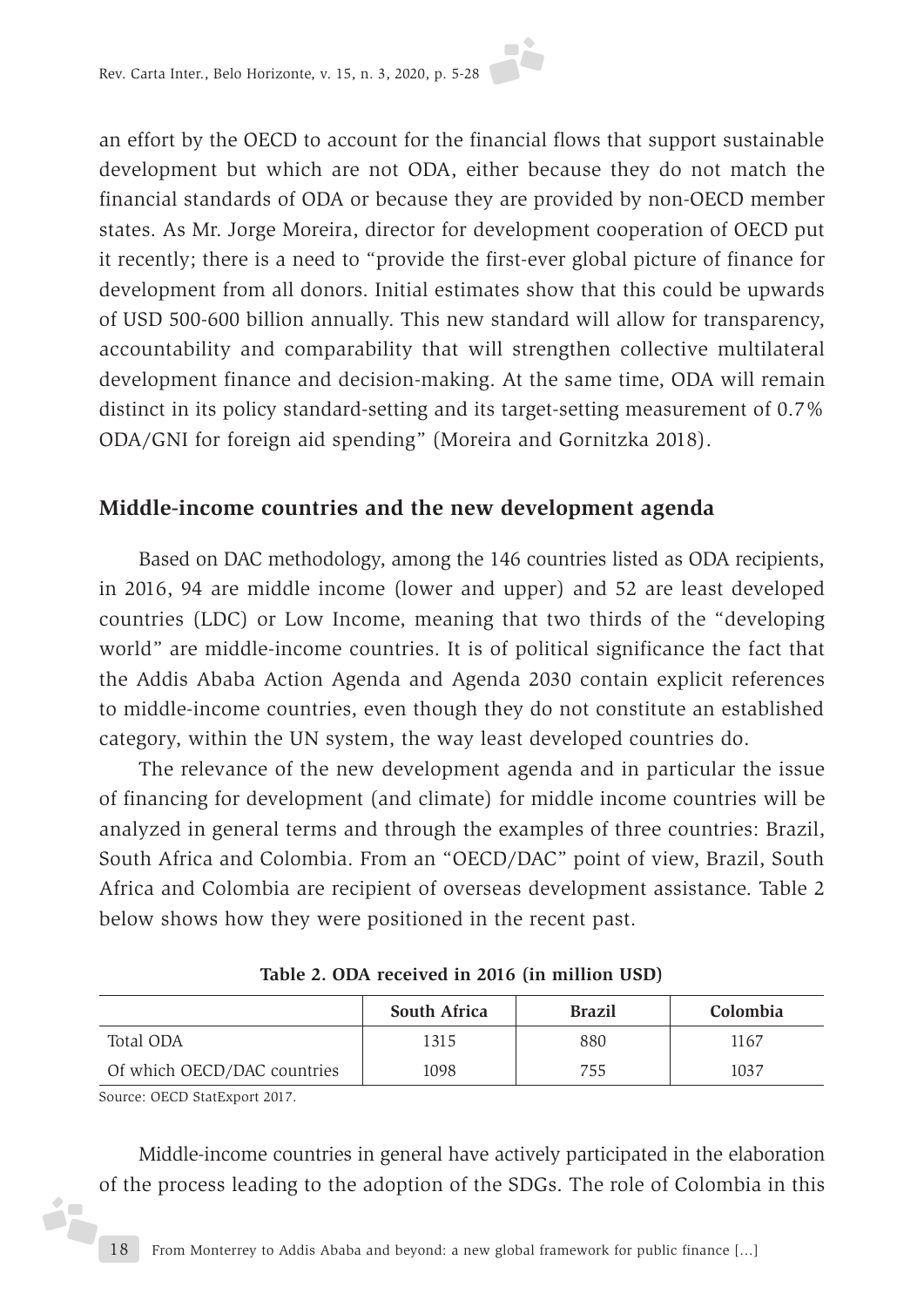process has often been emphasized (Chataigner and Tous 2017). Contrary to the MDGs process which was largely inspired by the works of development agencies, the SDGs process has really been universal and with a much stronger input from middle income countries. As a result, the 17 SDGs cover a much broader scope of issues than the MDGs in which issues relating to social services (education, health, water and sanitation) were given "the lion's share". Issues such as inequalities (SDG 10) or sustainable cities (SDG 11) are of particular relevance for middle-income countries having reached or being in the process of reaching high level of urbanization, a growing middle class, and so on.

As mentioned above, the AAAA makes special reference to issues of importance for middle-income countries. The document signals that MICs "still face significant challenges to achieve sustainable development" (para. 71), that "ODA and concessional finance is still important for a number of these countries" (id.). It calls for "methodologies to better account for the (…)realities of MICs" (para. 72), raises the issue of "graduation" and calls for "gradual policies" in this regard (id).

In addition to these issues, certain categories of actors highlighted in the AAAA are of particular relevance for middle income countries. This is the case with development banks, for instance. It is also the case with the issue of sub-sovereign lending<sup>15</sup>. Development banks are not a prerogative of middle-income countries. Many developed countries do have such instruments. However, it is of particular relevance for them given the nature of financing needs of middle-income countries.

Even though the Paris agreement as such does not make explicit reference to middle-income countries, they are already key players in the area of climate finance. A number of MICs are already large emitters of greenhouse gases. During the Paris talks, Brazil and South Africa ranked 11th and 17th in the list of major emitters (UNFCCC<sup>16</sup>). The provisions of the Paris agreement on finance might look weak, but they are consistent with what MICs may need: "this agreement aims to strengthen the global response to the threat of climate change (…) including by making finance flows consistent with a pathway towards low greenhouse gas emissions and climate-resilient development" (Paris Agreement, article 2C). Finance flows in this context are not linked to a level of income that would place

<sup>15</sup> Development banks are often mentioned in the AAAA. See for instance paragraphs 33,43,70,75, 81. Lending for sub-nationals is mentioned in paragraph 34.

<sup>16</sup> The website has an official map of emitters. <https://unfccc.int/process-and-meetings/transparency-andreporting/greenhouse-gas-data/ghg-data-unfccc/ghg-data-from-unfccc>.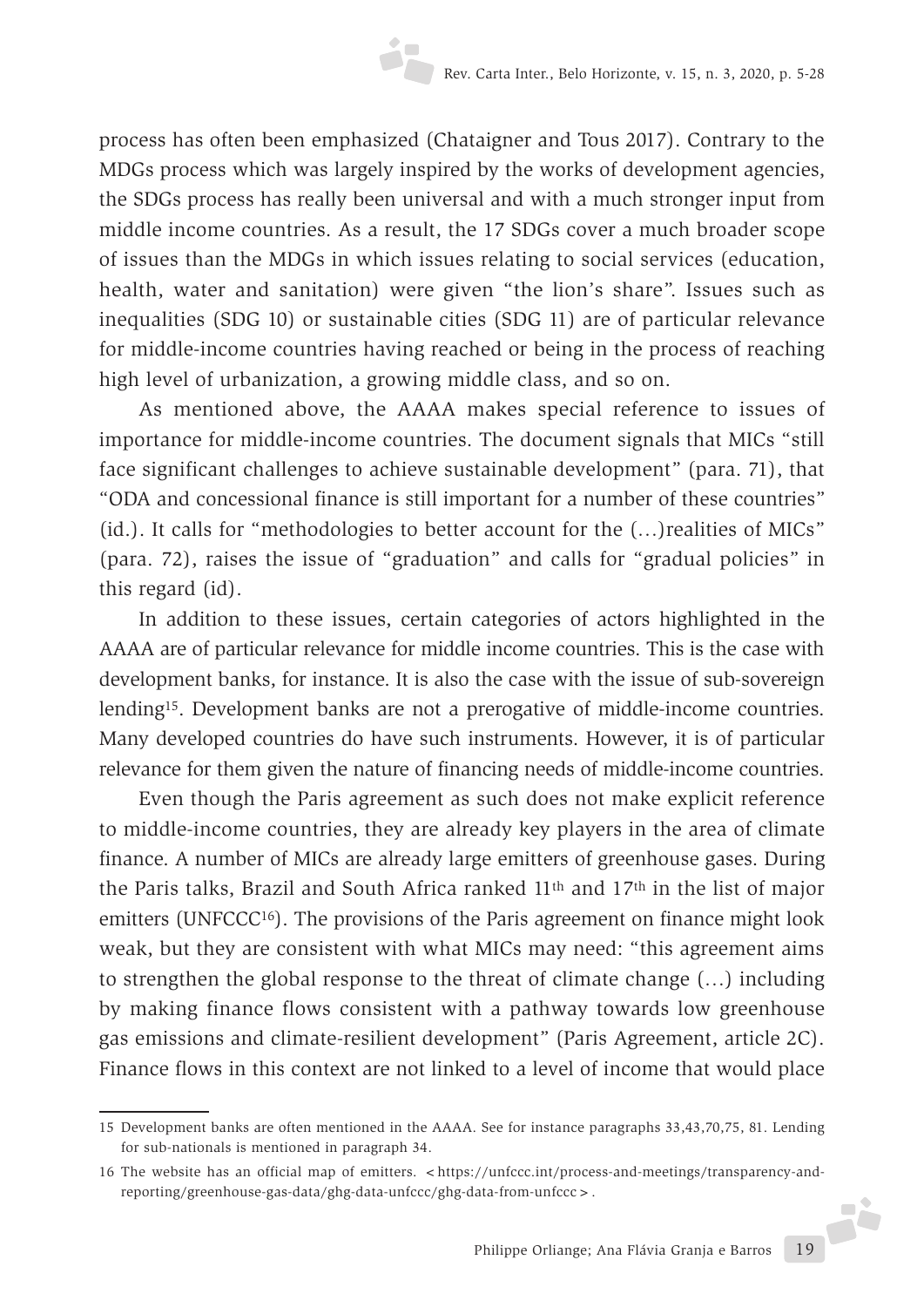a constraint for middle-income countries. They are associated with a "pathway towards climate resilient development". This is exactly what the SDGs and the AAAA are about. Likewise, the OECD/DAC recognizes the nexus humanitarian aid-development-peace17.

Middle-income countries are also providers of development finance (Chaturvedi *et al*, 2012; Guet *al*, 2016). It is interesting to analyze their practices against the background of the new development agenda. However, the issue of availability of data must be mentioned. Outside OECD/DAC, there are no harmonized practices for reporting on development finance. The OECD publishes information about non-DAC countries. Some do report figures about their ODA using DAC standards. This is the case with Saudi Arabia, United Arab Emirates, Kuwait, Russia, and Thailand. None of the three countries of interest does report to the OECD. However, OECD occasionally publishes estimates based on data published by the countries themselves.

| Country       | 2011 | 2012 | 2013 | 2014 | 2015 | <b>Source</b>                                                                           |
|---------------|------|------|------|------|------|-----------------------------------------------------------------------------------------|
| Brazil        | 469  | 411  | 316  |      |      | Institute of Applied Economic Research (IPEA)<br>and Brazilian Cooperation Agency (ABC) |
| China (PR of) | 2785 | 3123 | 2997 | 3401 | 3113 | Fiscal Yearbook, Ministry of Finance                                                    |
| Colombia      | 22   | 27   | 42   | 45   | 42   | Strategic institutional plans, Presidential<br>Agency of International Cooperation      |
| India         | 794  | 1077 | 1223 | 1398 | 1772 | Annual budget figures, Ministry of Finance                                              |
| Indonesia     | 16   | 26   | 49   | 56   |      | Ministry of National Development Planning                                               |
| Mexico        | 99   | 203  | 526  | 169  |      | Mexican Agency for International<br>Development Cooperation (AMEXCID)                   |
| South Africa  | 229  | 191  | 191  | 148  | 100  | Estimates of public expenditures,<br>National Treasury                                  |

**Table 3. Estimates of gross concessional flows for development cooperation 2011-2015 (USD million, current)**

Source: Own elaboration (2020)

Ď.

OECD also publishes data regarding flows of concessional resources going through international institutions to which middle income countries are contributors, using the coefficient that qualifies the amount of these contributions counted as ODA.

<sup>17</sup> The World Bank Group (www.worldbank.org), United Nations Development Program (www.undp.org) and the OECD share the same view on this nexus.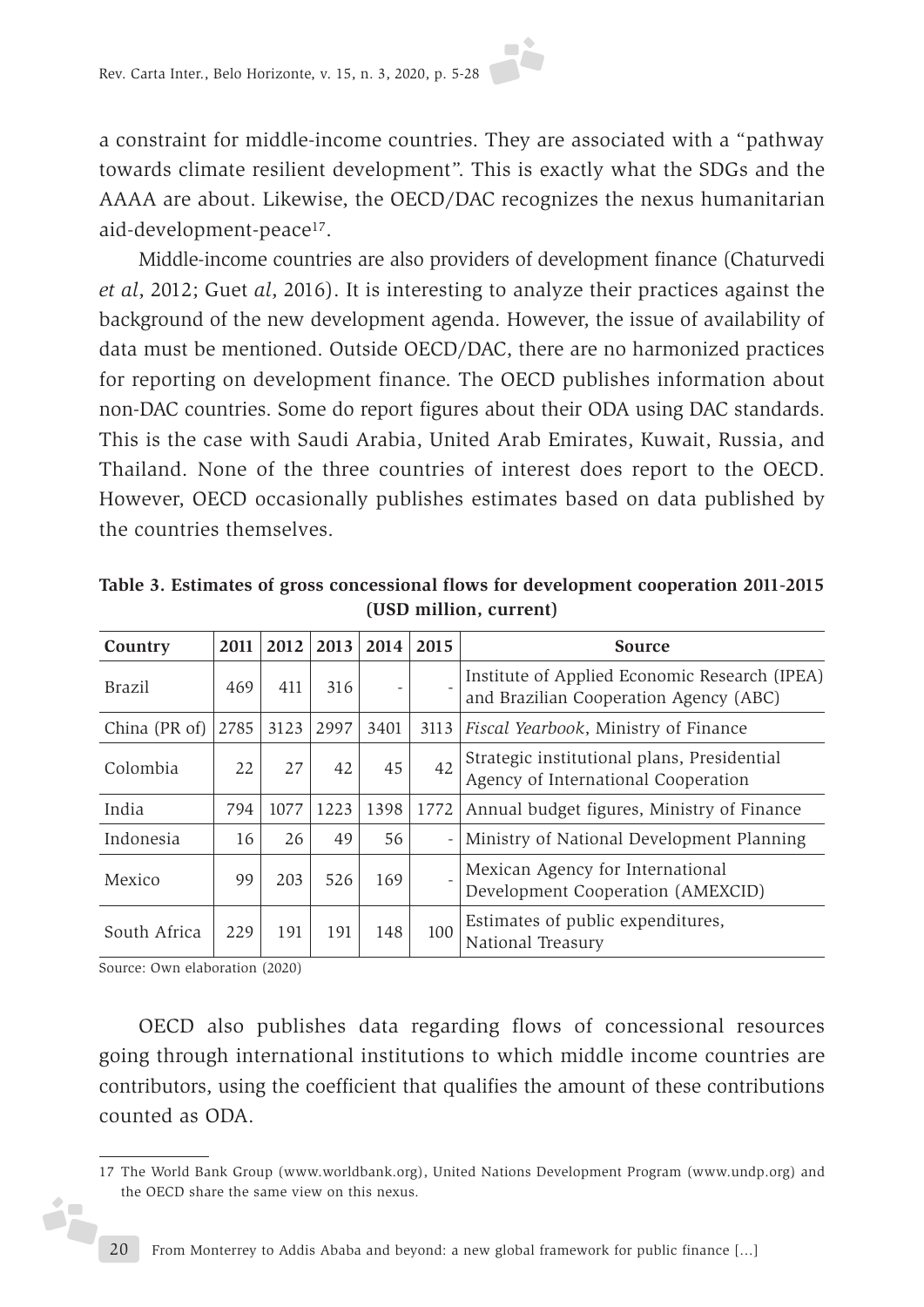|                                                  | <b>Brazil</b>                | China<br>(PR of)         | Colombia                     | India        | Indonesia                | Mexico                       | South<br>Africa |
|--------------------------------------------------|------------------------------|--------------------------|------------------------------|--------------|--------------------------|------------------------------|-----------------|
|                                                  | <b>Total</b>                 | <b>Total</b>             | <b>Total</b>                 | <b>Total</b> | <b>Total</b>             | <b>Total</b>                 | <b>Total</b>    |
| <b>Total United Nations</b>                      | 54,3                         | 206,6                    | 13,2                         | 59,3         | 14,2                     | 50,0                         | 18,7            |
| UN (18%)                                         | 14,3                         | 25,1                     | 1,3                          | 3,3          | 1,7                      | 9,0                          | 1,8             |
| FAO (51%)                                        | 8,7                          | 18,8                     | 5,4                          | 2,0          | 1,1                      | 13,7                         | 2,5             |
| UNESCO (60%)                                     | 6,0                          | 18,5                     | 0,0                          | 5,0          | 1,0                      | 5,9                          | 1,1             |
| WHO (76%)                                        | 1,9                          | 24,9                     | 0,1                          | 9,1          | 2,2                      | 6,5                          | 1,9             |
| UNDPKO (7%)                                      | 0,7                          | 38,8                     | 0,1                          | 0,2          | 0,1                      | 0,4                          | 0,1             |
| WFP (100%)                                       | 7,2                          | 10,5                     | 1,4                          | 1,4          |                          |                              |                 |
| IFAD (100%)                                      | ÷,                           | 7,0                      | 0,2                          | 13,0         | 3,6                      | 1,7                          |                 |
| ILO $(60\%)$                                     | 8,0                          | 15,2                     | 0,0                          | 2,0          | 1,0                      | 0,2                          | 2,3             |
| UNIDO (100%)                                     | $\overline{\phantom{a}}$     | 13,9                     | 0,3                          | 6,7          | 0,5                      | 0,3                          | 0,5             |
| IAEA (33%)                                       | $\overline{\phantom{a}}$     | 10,5                     | 0,1                          | 1,5          | 0,8                      | 3,5                          | 1,1             |
| UNDP (100%)                                      | 0,5                          | 8,1                      | 3,8                          | 9,7          | 0,8                      | 2,0                          | 2,6             |
| Other United Nations Agencies                    | 6,9                          | 15,4                     | 0,5                          | 5,5          | 1,4                      | 6,7                          | 4,6             |
| Total regional devpt banks                       | 41,6                         | 21,3                     | 17,7                         | 41,8         | $\overline{\phantom{a}}$ | 36,0                         | 26,9            |
| IaDB (100%)                                      | 41,6                         | $\overline{\phantom{0}}$ | 11,4                         |              | $\overline{\phantom{a}}$ | 26,8                         |                 |
| AfDB (100%)                                      | $\qquad \qquad \blacksquare$ | 9,6                      |                              | 34,4         |                          | $\overline{\phantom{m}}$     | 26,9            |
| IsDB (100%)                                      | $\overline{\phantom{a}}$     | 10,0                     |                              |              |                          | $\overline{\phantom{m}}$     |                 |
| CABEI (100%)                                     | $\overline{\phantom{a}}$     | -                        | 5,4                          |              |                          |                              |                 |
| AsDB (100%)                                      | $\qquad \qquad \blacksquare$ | $\overline{\phantom{m}}$ |                              | 7,5          |                          | $\overline{a}$               |                 |
| CaDB (100%)                                      | $\overline{\phantom{a}}$     | 1,8                      | 0,9                          |              | $\overline{\phantom{a}}$ | 9,2                          |                 |
| World Bank Group (total)                         | $\qquad \qquad \blacksquare$ | $\blacksquare$           | $\frac{1}{2}$                | 65,5         | $\overline{\phantom{a}}$ | $\qquad \qquad \blacksquare$ | 12,3            |
| Other multilateral organisations                 | $\qquad \qquad \blacksquare$ | 5,0                      | $\qquad \qquad \blacksquare$ | 21,7         | $\overline{\phantom{a}}$ | $\overline{\phantom{0}}$     | 22,9            |
| African Union (100%)                             | $\overline{\phantom{0}}$     |                          |                              |              |                          |                              | 15,6            |
| Global Environment Facility (100%)               | $\overline{\phantom{0}}$     |                          |                              | 2,9          |                          | $\overline{a}$               |                 |
| The Global Fund (100%)                           | -                            | 5,0                      |                              | 4,3          |                          | L.                           |                 |
| Southern African Development<br>Community (100%) | ÷,                           |                          |                              |              |                          |                              | 4,0             |
| Other organisations                              | L,                           |                          |                              | 14,6         |                          |                              | 3,4             |
| Overall total                                    | 95,9                         | 232,9                    | 30,9                         | 188,3        | 14,2                     | 86,0                         | 80,8            |

**Table 4. Estimated contributions of middle-income countries to international institutions contributing to ODA (USD million, current)**

Source: Benn and Luijkx (2017).

Philippe Orliange; Ana Flávia Granja e Barros 21 Other estimates provide very different figures. For Brazil, Suyama et al (2016, 39) show expenditures reaching 900 million USD in 2011, with peacekeeping operations representing 250 million USD and contributions to international organizations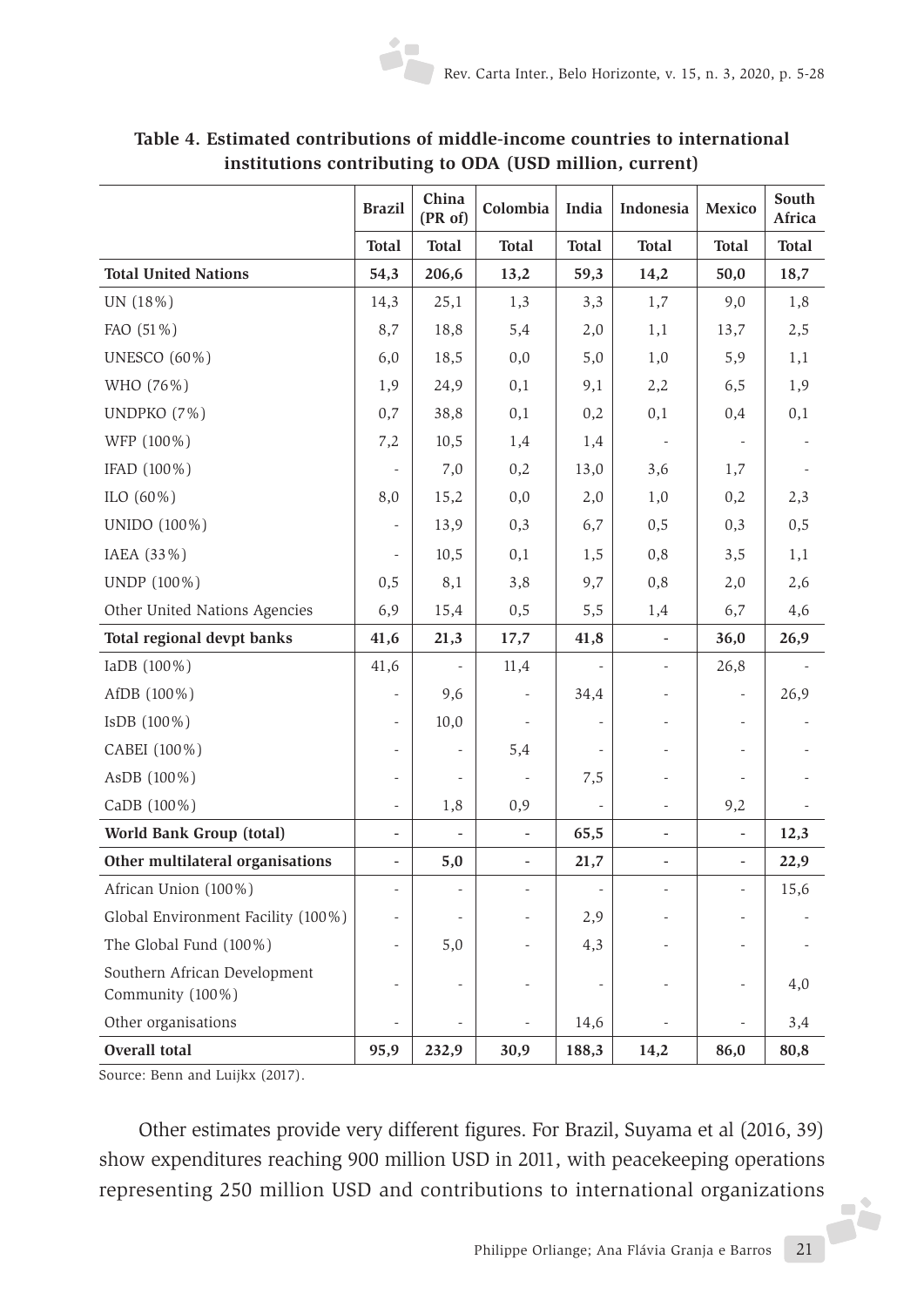300 million USD, way above OECD estimates. Because methodologies are not clearly stated, comparison with "traditional" donors are difficult. However, if OECD sources are used, in 2013 these three countries have provided the following amounts of concessional finance to developing countries, either bilaterally or through international organizations.

|               | <b>Bilateral</b> | Multilateral | <b>Total</b> |
|---------------|------------------|--------------|--------------|
| South Africa  | 191              | 80           | 271          |
| <b>Brazil</b> | 316              | 95           | 411          |
| Colombia      | 42               | 30,9         | 72,9         |

**Table 5. Concessional finance to developing countries, from South Africa, Brazil and Colombia, based on OECD estimates, in million USD**

Source: Benn and Luijkx (2017).

The three countries under analysis have established development agencies, which channel or implement part or most of the bilateral funding listed above (Agência Brasileira de Desenvolvimento (ABC) in the case of Brazil, South African Development Partnership Agency (SADPA)18 in South Africa, and Agencia Presidencial de Cooperación Internacional de Colombia, (APC) for Colombia. However, they have development banks that play a role in international public finance: BNDES, BANCOLDEX, DBSA. To assess the impact of development banks on international public finance, we considered the disbursements and the part of these disbursements related to activities abroad (which can be export finance of financing for projects). Based on these criteria, the following figures can be extracted from the annual reports of the banks:

**Table 6. Annual disbursements of BNDES, Bancoldex and DBSA related to international activities**

|                                                    | <b>Bancoldex</b> | <b>BNDES</b> | <b>DBSA</b>                              |
|----------------------------------------------------|------------------|--------------|------------------------------------------|
| Annual disbursements<br>(converted in million USD) | 1,600            | 22,000       | 0,891                                    |
| Of which, international activities                 | 0,450            | 4,000        | 0,222                                    |
| Type of activities                                 | Exports          | Exports      | Development financing<br>in 14 countries |

Source: Based on information contained in annual reports by Bancoldex, BNDES and DBSA, 2015-2016.

<sup>18</sup> SADPA is still in the process of being formally established. South Africa has been implementing development cooperation through its "Africa Renaissance Fund", under the Department of International relations and cooperation (DIRCO).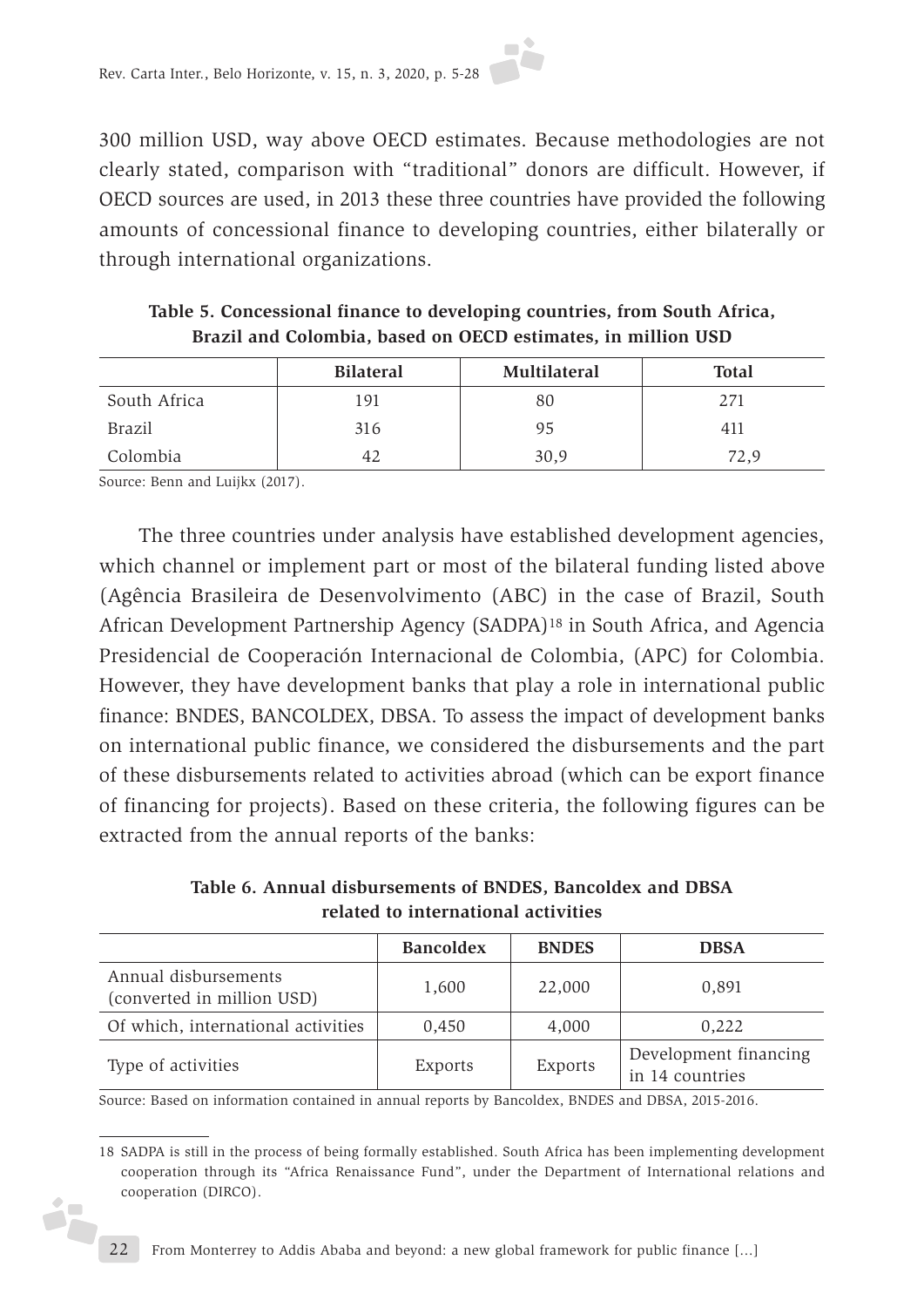Exports credits are not considered under OECD rules as development financing. Some may therefore object to considering a bank providing export finance as a "development financier". However, it is worth noting that the definition of "climate finance" used to follow up on the commitment made in Copenhagen in 2009 about the 100 bn USD target of climate finance for development countries includes export finance. Seen from a "micro" perspective, it is better in terms of combatting climate change to use export finance of wind or solar plants than to use ODA to finance a coal-powered thermal plant.

Strangely enough, the current literature dealing with South-South cooperation seldom focusses on the role of these banks as providers of international public finance. It focusses more on the role of agencies when the sheer numbers would suggest doing otherwise.

## **Final Remarks**

Since the 1992 Rio Summit, the global landscape changed considerably. Likewise, different ambitious and global agendas set the decades' priorities related to development, notably in 2015. The Monterrey meeting, the Addis Ababa Action Agenda, the United Nations Agendas (setting Millennium Development and Sustainable Development Goals) and the climate COP 21, all together, emphasize the need for public policies consistent with the new global challenges. They encompass ensuring properly functioning institutions, providing public services, making up for what the private cannot or does not want to finance. As a result, public policies require public finance and more private financing mechanisms and investment. This complex interaction is captured by the concept of institutional bypass. In this context, public development banks are the only category of public actors, apart from the states themselves, having the capacity to make the numbers match the targets set at the global conferences and agendas.

Philippe Orliange; Ana Flávia Granja e Barros 23 Five key changes affected the evolution of the global financing framework for sustainable development. First, the evolution of development agendas was remarkable, notably under the UN auspices, although the results are still generally poor as Guterrez stated in 2019. Not only did the multilateral agendas offer a broader view global challenges and their interconnections, but also they adopted a more sophisticated approach to viable solutions, opening windows for other financing options. From the 1992 Rio Summit to the 2015 Paris Agreement on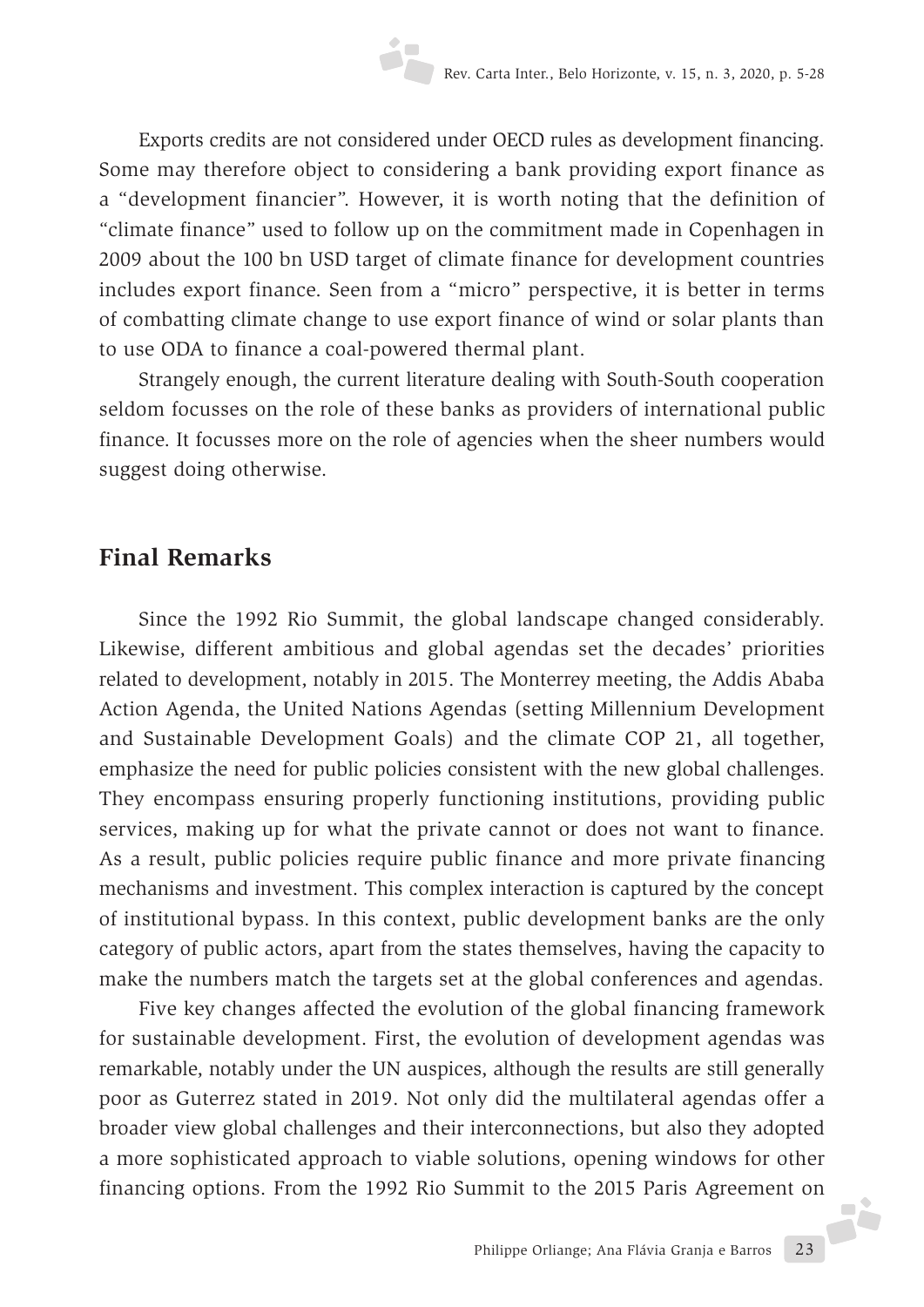climate change, public and private actors augmented their interactions in the financing of development efforts. In addition, the simple distinction between developed and developing countries was challenged by theses agendas. These agendas also recognized other types of countries with specific needs, such as small islands developing states, least developed countries and emerging economies.

Second, the systemic power relations changed, that is, the power shift to Asia and some middle-income countries. Most recent literature focus on China and the South-East Asia, emphasizing the role new institutions such as the New Development Bank and the Asian Infrastructure Investment Bank tend to play in the future. However, countries like Brazil, Colombia and South Africa also play an important role in the framework. Besides having regional importance, they participated in the creation of the International Development Finance Club.

Third, we mentioned emerging countries and their institutional entrepreneurship, mainly connected to the South-South cooperation efforts. Brazil, Colombia and South Africa are examples of countries that invested heavily in the financing of development projects. Because some of them experimented recent and impressive economic growth rates up to 2015, but declined afterwards, it is important to follow their respective roles in the post-COVID-19 scenario.

Fourth, the empowerment of development banks and the creation of their own international club, the IDFC. Because development banks share the same objectives and financing for development, planning to finance global goals is an opportunity to shape their respective priorities. Although the IDFC is still little explored in IR literature, we tried to highlight its mounting importance. The conditions under which it functions and how policy networks inside member countries may influence its success need to be analyzed in depth in the future.

Fifth, the international public financing mechanisms that resulted from the previous changes lead to the conclusion that the framework for financing development changed significantly. The SDGs definitely also contributed to blurring the distinction between developed and developing countries. Confronted with the challenge of SDGs all countries are "developing", since they all have a social agenda to manage. The 2030 Agenda also dilutes the distinction between what is domestic and what is international. For example, the implementation of domestic policies aimed at reducing GHG emissions in all countries is key for the success of international cooperation to tackle climate change and health issues. This paradigm makes even more relevant an increased role for institutions that can act, both at domestic and international levels. It somehow questions the

éF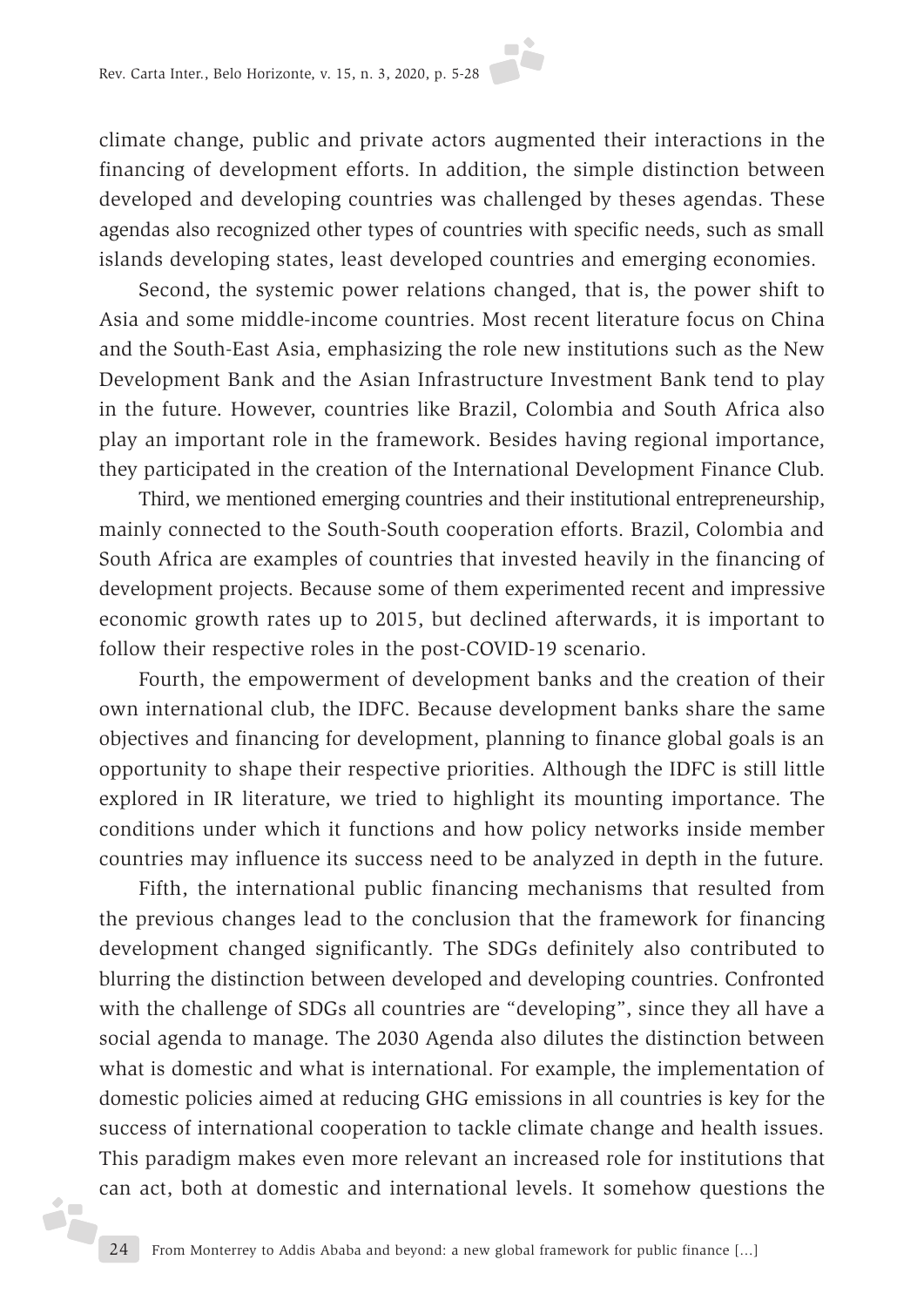traditional link between development cooperation and foreign policy. In fact, this needs to be explored in future research too.

Therefore, the growing relevance of development banks is the result of several factors, lying at the heart of Agenda 2030. Many countries have development banks, regardless of their level of income per capita. Many of these institutions contribute both to domestic public finance and to international public finance. This is the case with BNDES, Bancoldex and DBSA. This is even more relevant since the three banks are members of IDFC (founding member in the case of BNDES). Finally, in this fast-evolving landscape, development banks are critical for the success of the agendas aforementioned.

# **References**

- Allison, Graham. The Myth of Liberal Order. *Foreign Affairs*, July/August, 2018. Disponível em: https://www.foreignaffairs.com/articles/2018-06-14/myth-liberal-order. Acesso em: 02 fev. 2020.
- Baumann, Renato. Os novos bancos de desenvolvimento: independência conflitiva ou parcerias estratégicas? *Revista de Economia Política*, 37(2) (147): 287-303, 2017.
- Biscop, Sven. *European Strategy in the 21st Century. New Future for Old Power*. Routledge, 2019.
- Bresser Pereira, Luiz Carlos. From Old to New Developmentalism in Latin America. José Antonio Ocampo and Jaime Ros (eds) *Oxford Handbook of Latin American Economics.* Oxford: Oxford University Press, 2011.
- Chataigner, Jean-Marc; Tous, Morgane. "La négociation diplomatique des Objectifs de développement durable: succès ou miroir aux alouettes". In Caron P. (ed.), Châtaigner Jean-Marc (ed.). *Un défi pour la planète: les Objectifs de développement durable en débat*. IRD Editions, 2017.
- Chaturvedi, Sachin; Fues, Thomas; Sidiropulos, Elizabeth. Development cooperation and emerging powers, new partners or old patterns. NY: Zed Books, 2012.
- Chimhowu, Admos; Hulme, David; Munro, Lauchlan. The 'New' national development planning and global development goals: Processes and partnerships. *World Development* (120): 76–89, 2019.
- Farias, Déborah. Aid and Technical Cooperation as a Foreign Policy Tool for Emerging Donors, Routledge, 2018.
- Ferraz, João Carlos, Além, A. C., Madeira, R.. A contribuição dos bancos de desenvolvimento para o financiamento de longo prazo. *Revista BNDES*, Rio de Janeiro, 2013.

Philippe Orliange; Ana Flávia Granja e Barros 25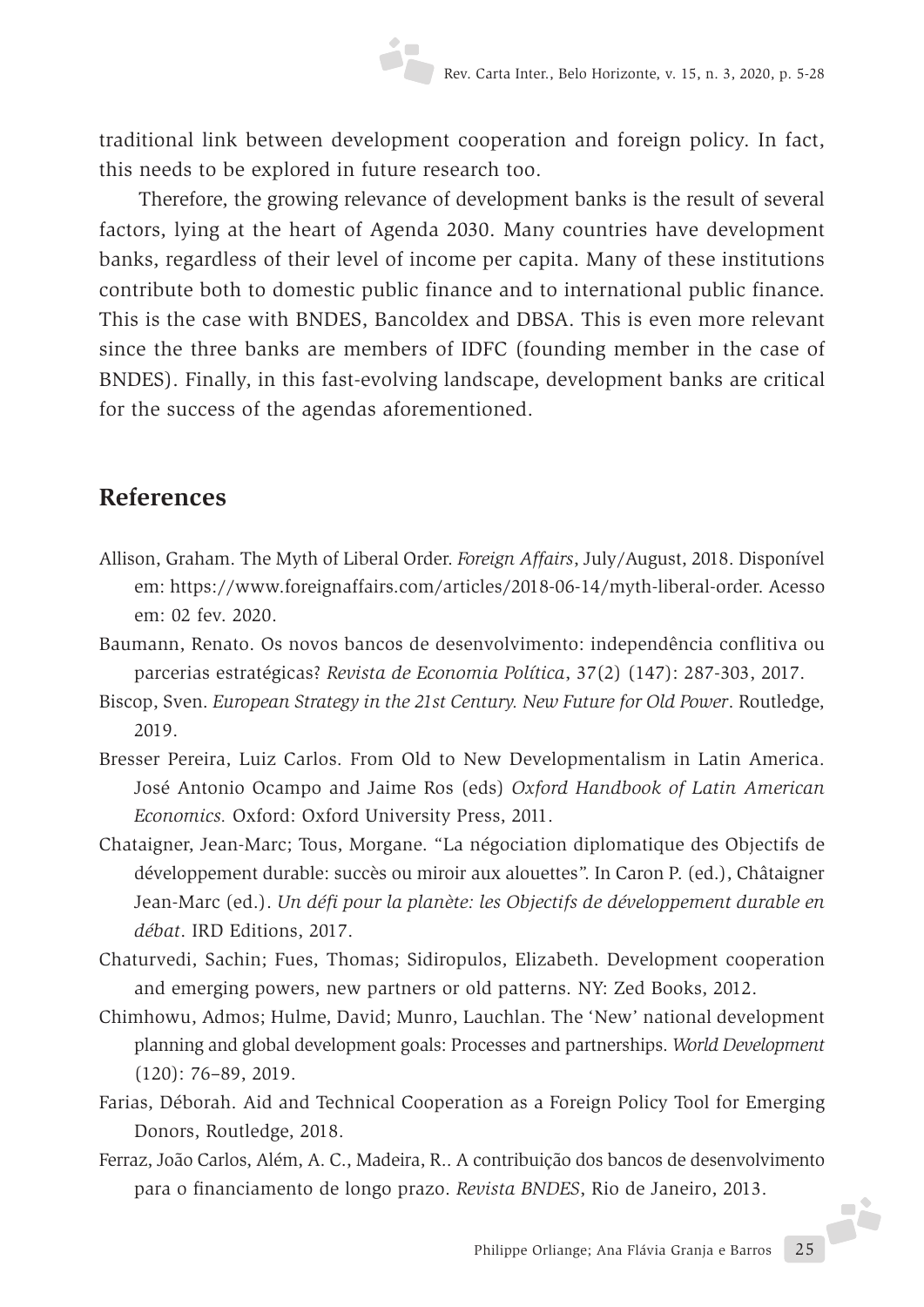- Ferraz, João Carlos; Coutinho, Luciano. Investment policies, development, finance and economic transformation: lessons from BNDES. *Structural Change and Economic Dynamics*(48): 86-102, Elsevier. 2019. DOI: 10.1016/j.strueco.2017.11.008.
- Gu, Jin; Shankland, Alex; Chenoy, Anuradha. *The BRICS in international development*, London: Palgrave Macmillan, 2016.
- Guterrez, António. *Report of the Secretary-General on SDG Progress*, 2019.
- Ikenberry, John. The Future of the Liberal World Order. Internationalism After America. *Foreign Affairs, special edition: From the Anthology: Masters of International Relations*, 2011.
- Inoue, Cristina; Vaz, Alcides. Brazil as 'Southern donor': beyond hierarchy and national interests in development cooperation? Cambridge Review of International Affairs, 25(4): 507-534, 2012. DOI: 10.1080/09557571.2012.734779.
- Inter-agency Task Force on Financing for Development (2019) Financing for Sustainable Development Report (FSDR). Available at: <https://developmentfinance.un.org/ node/2463>.
- International Development Finance Club (IDFC), 2019. Available at: <https://www.idfc. org/wp-content/uploads/2019/10/cfd-booklet-final-2019-1.pdf>. Access on 10 Nov 2020.
- International Development Finance Club (IDFC), 2019. Available at: <https://www. idfc.org/green-finance-mapping/>. Access on 10 Nov 2020.
- Khanna, Parag. *The Future is Asian. Commerce, Conflict and Culture in the 21st Century*. New York: Simon & Schuster, 2019.
- Lee, Nancy. *Trillions for the SDGs? Time for a rethink*. Available at: <https://oecddevelopment-matters.org/2019/01/17/trillions-for-the-sdgs-time-for-a-rethink/>. 06 June 2020.
- Moreira, Jorge; Gornitzka, Charlotte. "Multilateral action for sustainable development: How to build on the strength of ODA? Development matters, 31 May 2018. <https:// oecd-development-matters.org/author/stacebrad/>. Accessed on 07 June, 2020**.**
- Crishna Morgado, N. et B. Lasfargues (2017), «Engaging the Private Sector for Green Growth and Climate Action: An Overview of Development Co-Operation Efforts», *OECD Development Co-operation Working Papers*, nº 34, Éditions OCDE, Paris,  $\langle \text{https://doi.org/10.1787/85b52} \text{da} \text{f-en} \rangle$ .
- Morin, Jean-Frédéric; Orsini, Amandine. (eds) *Essential Concepts of Global Environmental Governance*. Routledge, 2020.
- Narlikar, Amrita, Introduction: Negotiating the Rise of New Powers, *International Affairs*, 89 (3): 561-577, 2013.
- OECD StatExport 2017, available at: <https://stats.oecd.org/>. Access on 11 nov 2020.

óF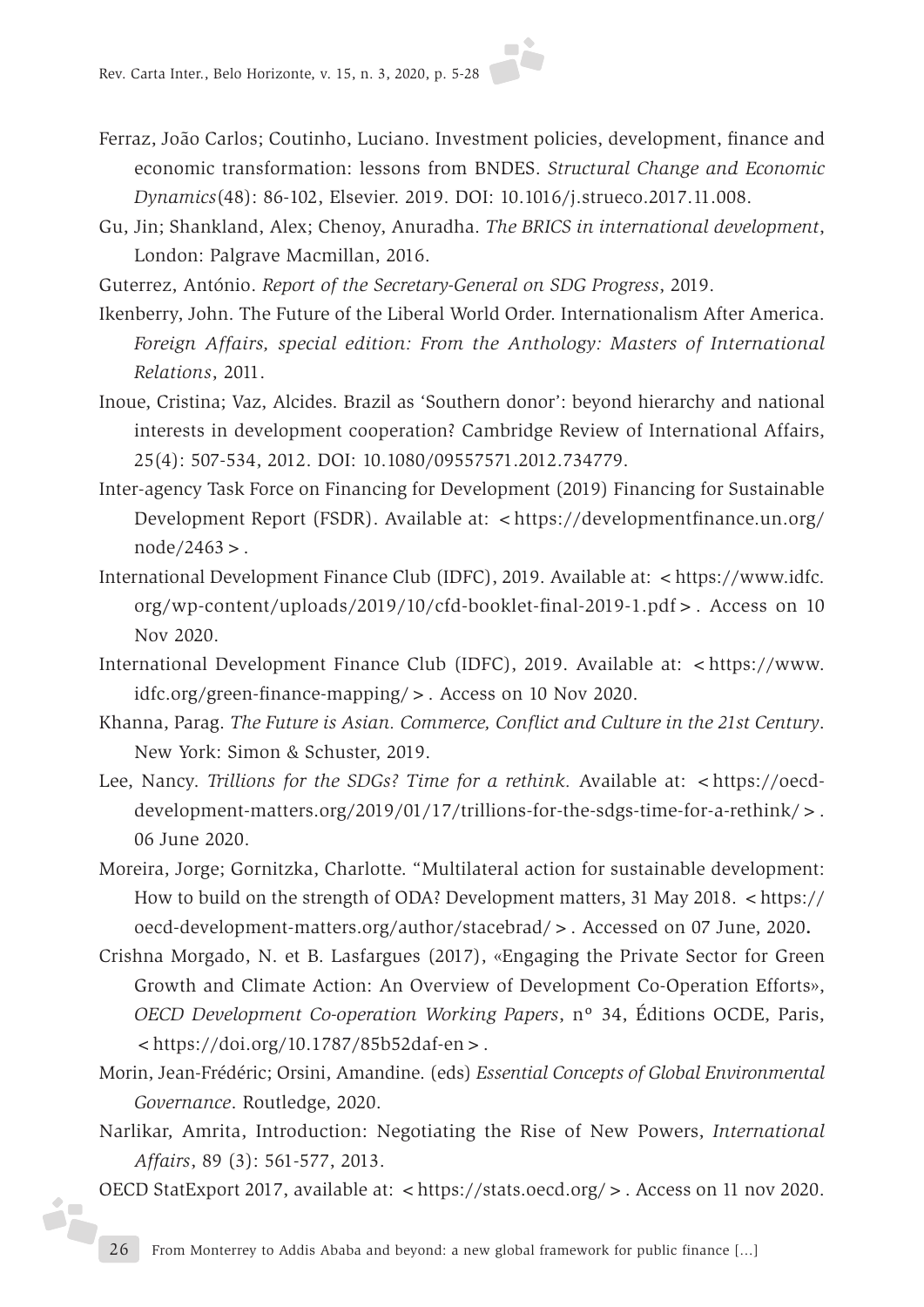- OECD. Geographical Distribution of Financial Flows to Developing Countries. Disbursements, Commitments, Country Indicators, 2019. DOI: <https://doi.org/10.1787/fin\_flows\_ dev-2019-en-fr>. 07 June 2020.
- Orliange, Philippe. From Poverty Reduction to Global Challenges, a New Horizon for International Development Cooperation?. Revista Brasileira de Política Internacional, 63 (2), 2020.
- Overseas Development Institute. Available at: <https://www.odi.org/publications/9097financing-post-2015-sustainable-development-goals-rough-roadmap>. Access on 10 Nov 2020.
- Overseas Development Institute. Available at: <https://www.odi.org/comment/9102why-we-should-lend-more-money-richer-countries>. Access on 10 Nov 2020.

Paris Agreement. Available at: unfccc.int. Access on 10 Nov 2020. Access on 10 Nov 2020.

- Prado, Mariana. *Institutional Bypasses: the Construction of a Concept*. Available at: <http://www.cambridgeblog.org/2019/01/institutional-bypasses-the-constructionof-a-concept/>. 07 June 2020.
- Prado, Mariana; Trebilcock, Michael. Institutional Bypasses. A Strategy to Promote Reforms for Development. Cambridge University Press, 2019.
- Prantl, Jochen. Taming Hegemony: Informal Institutions and the Challenge to Western Liberal Order. *Chinese Journal of International Politics*, 7(4): 449-482, 2014.
- Saad Filho, Alfredo. Towards a Pro-Poor Development Strategy for Middle-Income Countries: a Comment on Bresser-Pereira and Nakano. *Brazilian Journal of Political Economy*, vol. 24, 1 (93): 130-135, 2004.
- Soares, Frederico; Inoue, Cristina. The Role of the Private Sector in the Agenda 2030: Modalities of Engagement and Financing Alternatives. *Rev. Carta Internacional*, v. 15, n. 1, 2020, p. 5-28. DOI: 10.21530/ci.v15n1.2020.979.
- Stuenkel, Oliver. New Development Banks as Horizontal International Bypasses: Towards a Parallel Order? *AJIL Unbound* (111): 236-240, 2019.
- Suyama, Bianca; Waisbich, Laura, Leite, Iara. Brazil as a Development Partner Under Lula and Rousseff: Shifts and Continuities. In: Gu Jin, Shankland Alex, ChenoY, Anuradha (eds) *The BRICS in International Development. International Political Economy Series.* London: Palgrave Macmillan, 2016.
- United Nations. Resolution adopted by the General Assembly on 25 September 2015. Available at: <https://www.un.org/en/development/desa/population/migration/ generalassembly/docs/globalcompact/A\_RES\_70\_1\_E.pdf>. Access on 10 Nov 2020.
- United Nations. Department of Economic and Social Affairs. Available at: < https:// sustainabledevelopment.un.org/?menu=1300>. Access on 10 Nov 2020.

Philippe Orliange; Ana Flávia Granja e Barros 27 United Nations. Financing for development: progress and prospects, United Nations, 2017.